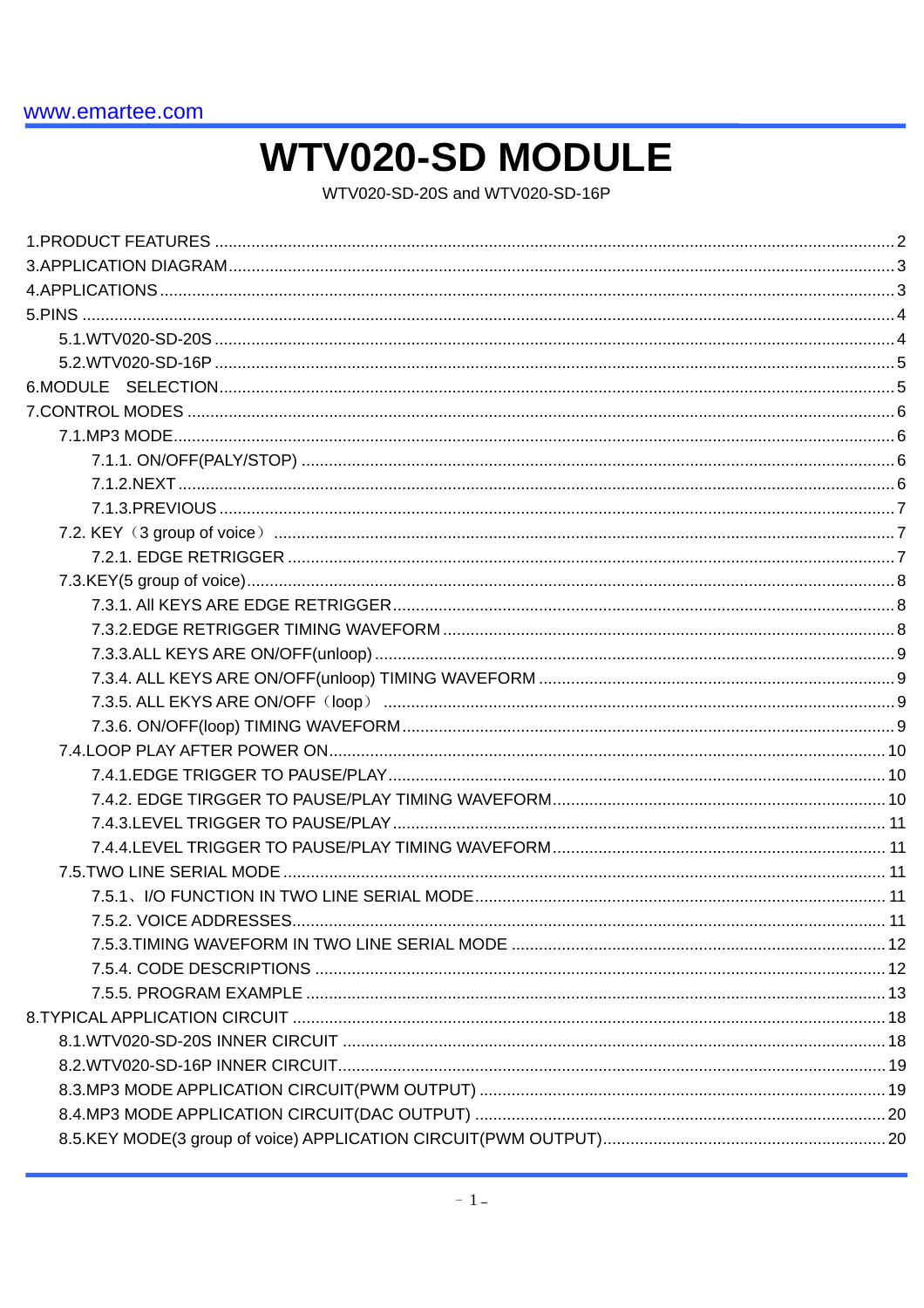| 8.7.LOOP PLAY AFTER POWER ON(EDGE TIRGGER PAUSE/PLAY) APPLICATION CIRCUIT(PWM OUTPUT)21     |  |
|---------------------------------------------------------------------------------------------|--|
| 8.8. LOOP PLAY AFTER POWER ON (LEVEL TRIGGER PAUSE/PLAY) APPLICATION CIRCUIT(PWM OUTPUT) 22 |  |
|                                                                                             |  |
|                                                                                             |  |
|                                                                                             |  |
|                                                                                             |  |
|                                                                                             |  |
|                                                                                             |  |
|                                                                                             |  |
|                                                                                             |  |

### 1.PRODUCT FEATURES

◎Support 1GB SD card max. or SPI flash 64MB max. ◎Support 4 Bit ADCPM format files. ◎Sampling rate from 6kHZ to 36KHZ for AD4 voice format.  $\oslash$  Sampling rate from 6KHz $\sim$ 16KHz for WAV voice format ◎16 Bit DAC / PWM audio output. ©Key mode, MP3 mode and two line serial mode are optional .Can choose one of them ◎Copy voice files to SD card by PC. ◎Working voltage: DC2.7~3.5V ◎Quiescent current:: 3uA

#### **2.SUMMARIZE**

This module with MP3 mode, key mode(control 3 group of voice with volume adjustment or 5group of voice), two line serial mode, and Loop play mode(after power on ,the module will play loop, with memory function in the mode) They are optional. Customers can choose one of the modes in a module. Also can be customized.

**MP3 mode:** With play/stop, next , previous, vol+,vol- functions

**Key mode(3 group of voice):** One key trigger one group of voice,and with vol-, and vol+ . all keys' default trigger modes are edge retrigger

**Key mode(5 group of voice):** One key trigger one group of voice, trigger mode can be follows: 1. All keys are edge retrigger. 2.All keys are ON/OFF (voice will not cycle after finished) 3.All keys are ON/OFF(voice will cycle after finished)

**Loop play mode:** After power on , it will play the voices automatically . it doesn't need to tirgger the I/O . and with memory function(when you playing voice 2, power was cut off,next time power on it will start from voice 2 or voice 3 .(Can be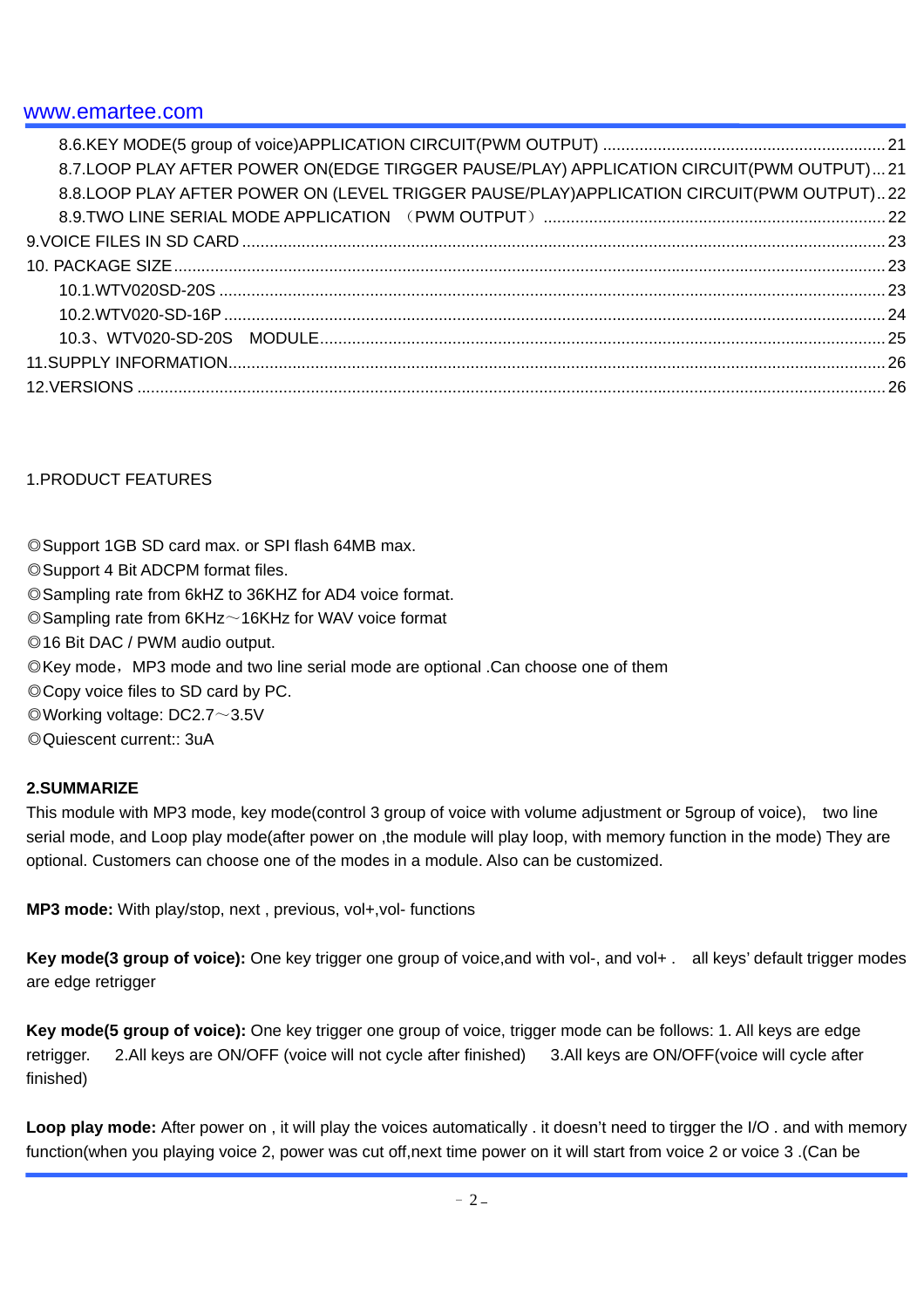#### customized)

**Two line serial mode:** WTV020-SD controlled by MCU sending data through CLK and DI . Can play voices in any address, also voices(include mute) can combined to play in this mode.

Change voice by SD card reader and PC. SD card should be FAT format. Sampling rate supported from 6KHz~32KHz and 36KHz for ad4 voice format. 6KHz~16KHz for WAV voice format.

#### **3.APPLICATION DIAGRAM**



#### **4.APPLICATIONS**

This module can use in automobile( car bug, parking radar, GPS navigation system), Intelligent home system, house bug, Voice medical devices, household appliances(induction cooker, rice cooker, micro-wave oven), game machines, learning tools(talking book), Intelligent traffic facilities(toll gate, parking lot), communications equipment( telephone), industrial control( elevator ), toys and so on.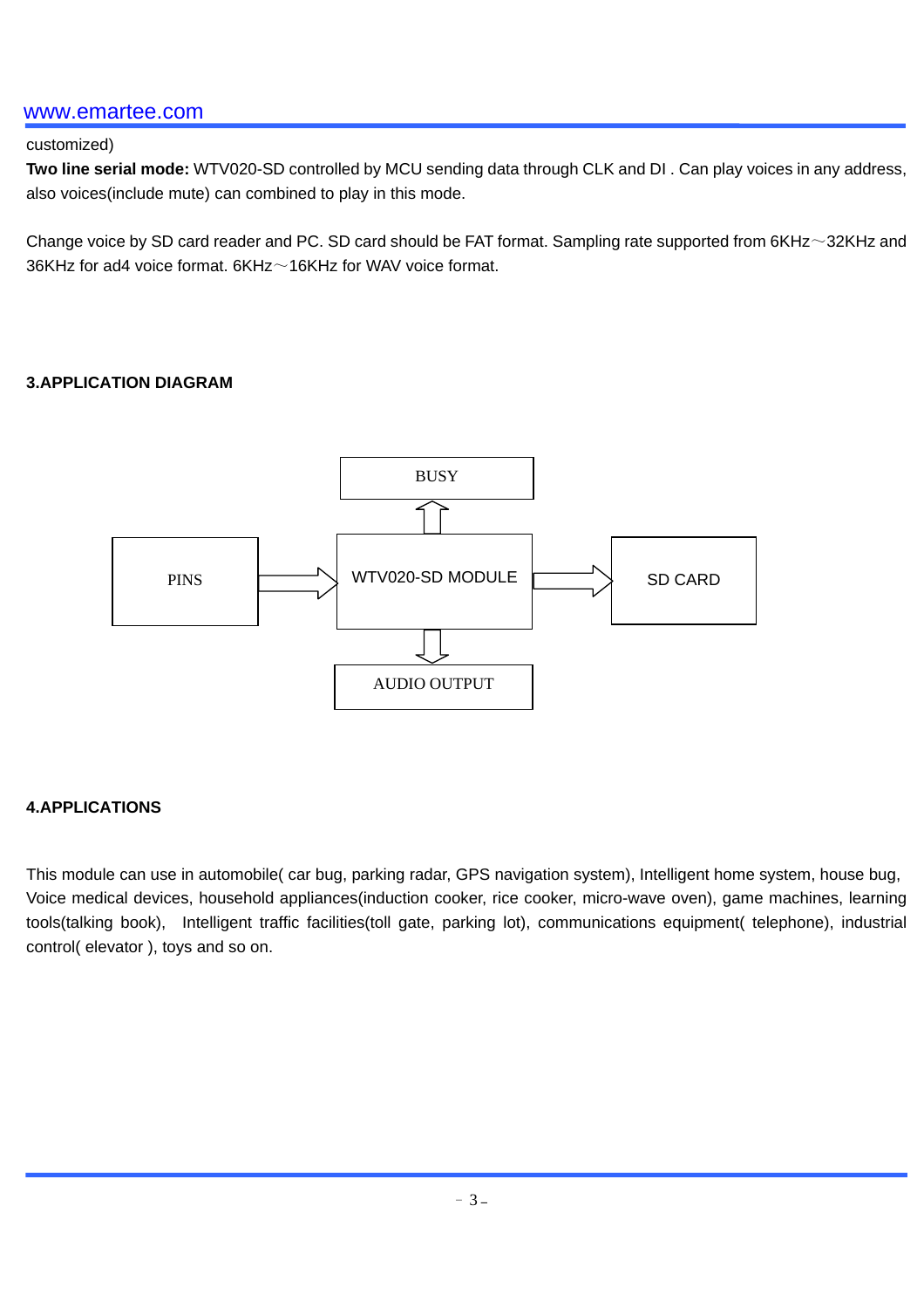# **5.PINS**

### **5.1.WTV020-SD-20S**



| <b>PIN</b>     | SYS.             | <b>FUNCTION</b> | <b>PIN</b> | SYS.            | <b>FUNCTION</b> |
|----------------|------------------|-----------------|------------|-----------------|-----------------|
|                | DC+3.3V          | $+3.3V$         | 9          | <b>GND</b>      | <b>GND</b>      |
| $\overline{2}$ | SPK+             | Audio output    | 10         | DC+3.3V         | $+3.3V$         |
| 3              | <b>P07</b>       | I/O             | 11         | SPK+            | Audio output    |
| 4              | P <sub>0</sub> 3 | I/O             | 12         | SPK-            | Audio output    |
| 5              | <b>NC</b>        | <b>NC</b>       | 13         | P06             | <b>BUSY</b>     |
| 6              | <b>NC</b>        | <b>NC</b>       | 14         | <b>RST</b>      | Reset           |
| 7              | P02              | I/O             | 15         | P04             | I/O             |
| 8              | <b>NC</b>        | <b>NC</b>       | 16         | P <sub>05</sub> | I/O             |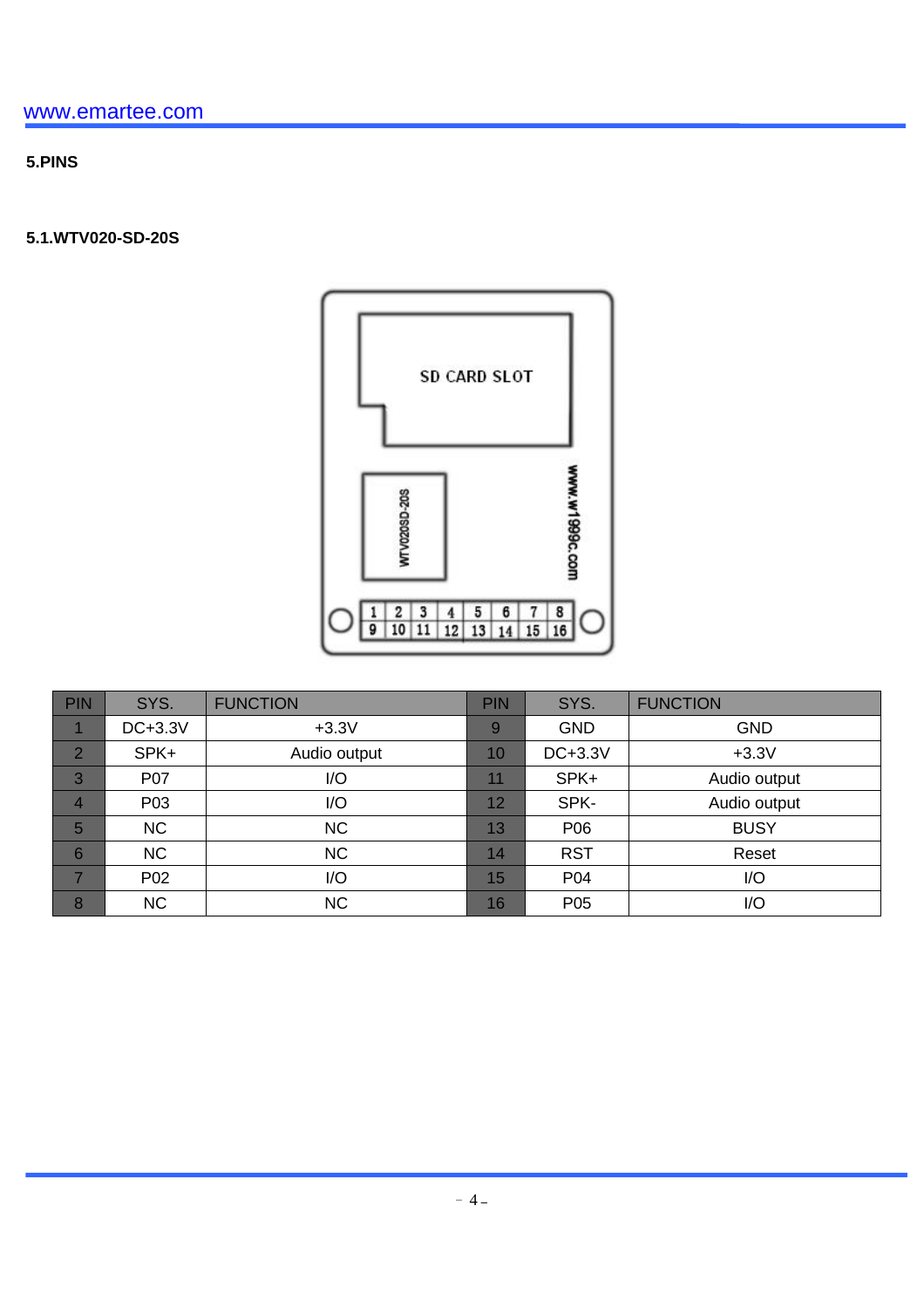### **5.2.WTV020-SD-16P**

| <b>VDD</b><br>P <sub>06</sub><br>NC<br>P <sub>02</sub><br>P03<br>NC<br>P <sub>05</sub><br>P07 | 16<br>15<br>14<br>13<br>12<br>11<br>10 |
|-----------------------------------------------------------------------------------------------|----------------------------------------|
|                                                                                               |                                        |

| <b>PIN</b>      | SYS.           | <b>DESCRIPTION</b> | <b>FUNCTION</b>                  |
|-----------------|----------------|--------------------|----------------------------------|
|                 | <b>RESET</b>   | <b>RESET</b>       | Reset pin                        |
| 2               | <b>AUDIO-L</b> | DAC+               | DAC audio output(+) to amplifier |
| 3               | NC             | <b>NC</b>          | <b>NC</b>                        |
| $\overline{4}$  | $SP+$          | PWM+               | PWM audio output to speaker      |
| 5               | SP-            | PWM-               | PWM audio output to speaker      |
| 6               | NC             | <b>NC</b>          | <b>NC</b>                        |
| $\overline{7}$  | P04            | K3/A2/CLK          | Key /CLK in two line serial      |
| 8               | <b>GND</b>     | <b>GND</b>         | Address pin                      |
| 9               | P07            | K5/A4/SBT          | Key                              |
| 10              | P05            | K4/A3/DI           | Key /DI in two line serial       |
| 11              | NC.            | <b>NC</b>          | <b>NC</b>                        |
| 12 <sup>2</sup> | P03            | <b>K2/A1</b>       | Key                              |
| 13              | P02            | K1/AO              | Key                              |
| 14              | NC             | <b>NC</b>          | <b>NC</b>                        |
| 15              | P06            | <b>BUSY</b>        | <b>BUSY</b> pin                  |
| 16              | <b>VDD</b>     | <b>VDD</b>         | Power input                      |

#### **6.MODULE SELECTION**

WTV020-SD-20S and WTV020-SD-16P are the same but chip package.

| <b>MODE</b>            | <b>VOICES</b> | TRIGGER | <b>BUSY</b> | <b>AUDIO</b> | <b>NOTE</b>           |
|------------------------|---------------|---------|-------------|--------------|-----------------------|
| MP3                    | 256           | KEY     | YES         | DAC/PWM      |                       |
| KEY (3 group of voice) | 3             | KEY     | YES         | DAC/PWM      | EDGE IRRETRIGGER      |
|                        | 5             | KEY     | YES         | DAC/PWM      | <b>EDGE RETRIGGER</b> |
| KEY (5 group of voice) |               | KEY     | YES         | DAC/PWM      | ON/OFF(unloop)        |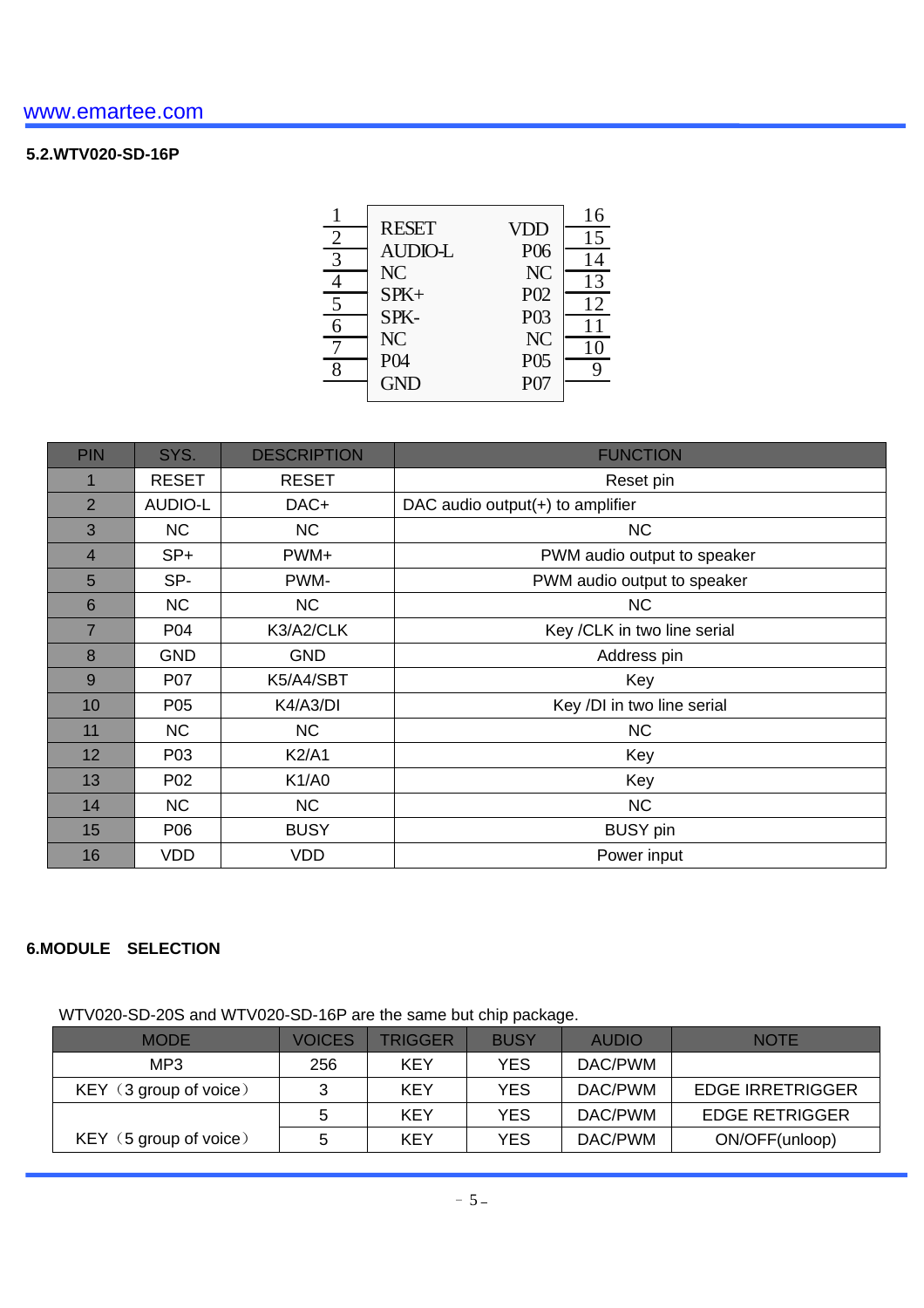|                            | ∽   | KEY        | YES | DAC/PWM | ON/OFF(loop)  |
|----------------------------|-----|------------|-----|---------|---------------|
| LOOP PLAY (after power on) | 256 | <b>KEY</b> | YES | DAC/PWM | ON/OFF(edge)  |
|                            | 256 | KEY        | YES | DAC/PWM | ON/OFF(level) |
| <b>TWO LINE SERIAL</b>     | 256 | BY MCU     | YES | DAC/PWM |               |

#### **7.CONTROL MODES**

#### **7.1.MP3 MODE**

#### In the MP3 mode, WTV020-SD module default with 6 I/Os

| 1/C           | P02         | P03             | P <sub>04</sub> | P05  | <b>P06</b>  | ־רם            |
|---------------|-------------|-----------------|-----------------|------|-------------|----------------|
| <b>FUNCT</b>  | IZ 4        | ⊭∩<br>╲∠        | KЗ              | K4   | <b>BUSY</b> | K <sub>5</sub> |
| <i>E</i> IGGE | <b>NEXT</b> | <b>PREVIOUS</b> | VOL+            | VOL- | ------      | ON/OFF         |

BUSY is for signal output test , when the playing voice, BUSY output is high level, can connect to LED for indicating.

#### **7.1.1. ON/OFF(PALY/STOP)**



Remark: Edge trigger. A negative edge trigger to play, next negative edge to stop.

### **7.1.2.NEXT**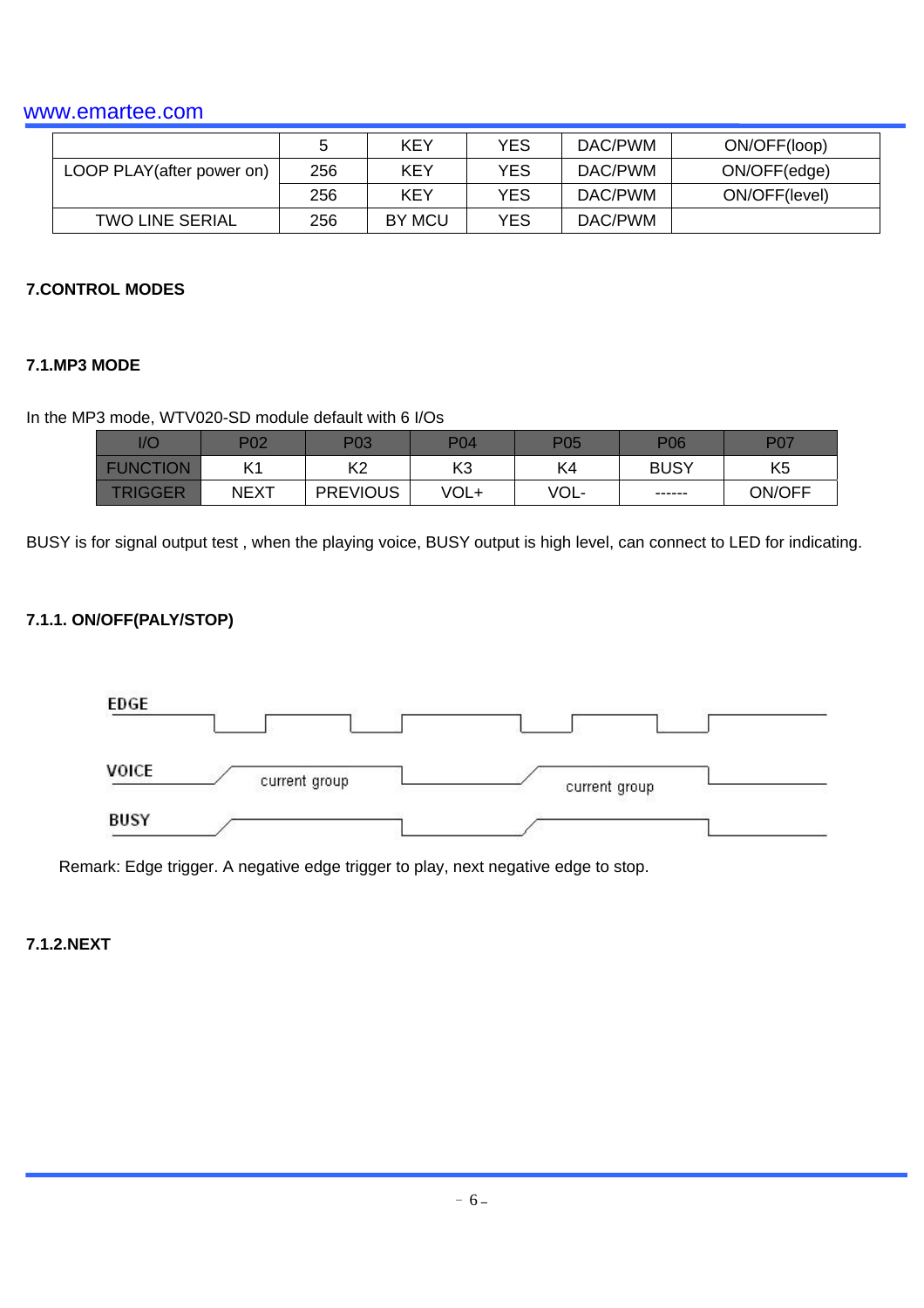

Remark: Edge trigger. One key trigger one group of voice. A negative edge trigger a group of voice, next negative edge trigger next group of voice, after finish last group loop to first group.

#### **7.1.3.PREVIOUS**



Remark: Edge trigger. One key trigger to play. A negative edge trigger a group of voice, next negative edge trigger previous group of voice, after finish first group loop to last group.

#### **7.2. KEY**(**3 group of voice**)

Pull low P02/P03/P07(short connect P02/P03/P07 with GND) can trigger the 3 group of voices separated , P04 and P05 are for volume adjustment.

| 1/O             | P <sub>0</sub> 2  | P <sub>0</sub> 3  | P <sub>0</sub> 4 | P05   | P <sub>06</sub> | <b>P07</b>        |
|-----------------|-------------------|-------------------|------------------|-------|-----------------|-------------------|
| <b>FUNCTION</b> | K1                | K2                | K3               | K4    | <b>BUSY</b>     | K <sub>5</sub>    |
| <b>TRIGGER</b>  | EDGE              | <b>EDGE</b>       | VOL+             | VOL-  | -----           | EDGE              |
|                 | <b>IRRTRIGGER</b> | <b>IRRTRIGGER</b> |                  |       |                 | <b>IRRTRIGGER</b> |
| VOICE           | GROUP 1           | GROUP 2           | -----            | ----- | -----           | GROUP 3           |

Key K1 $\sim$ K3 are edge retrigger, BUSY is for signal output test, when the playing voice, BUSY output is high level, can connect to LED for indicating.

#### **7.2.1. EDGE RETRIGGER**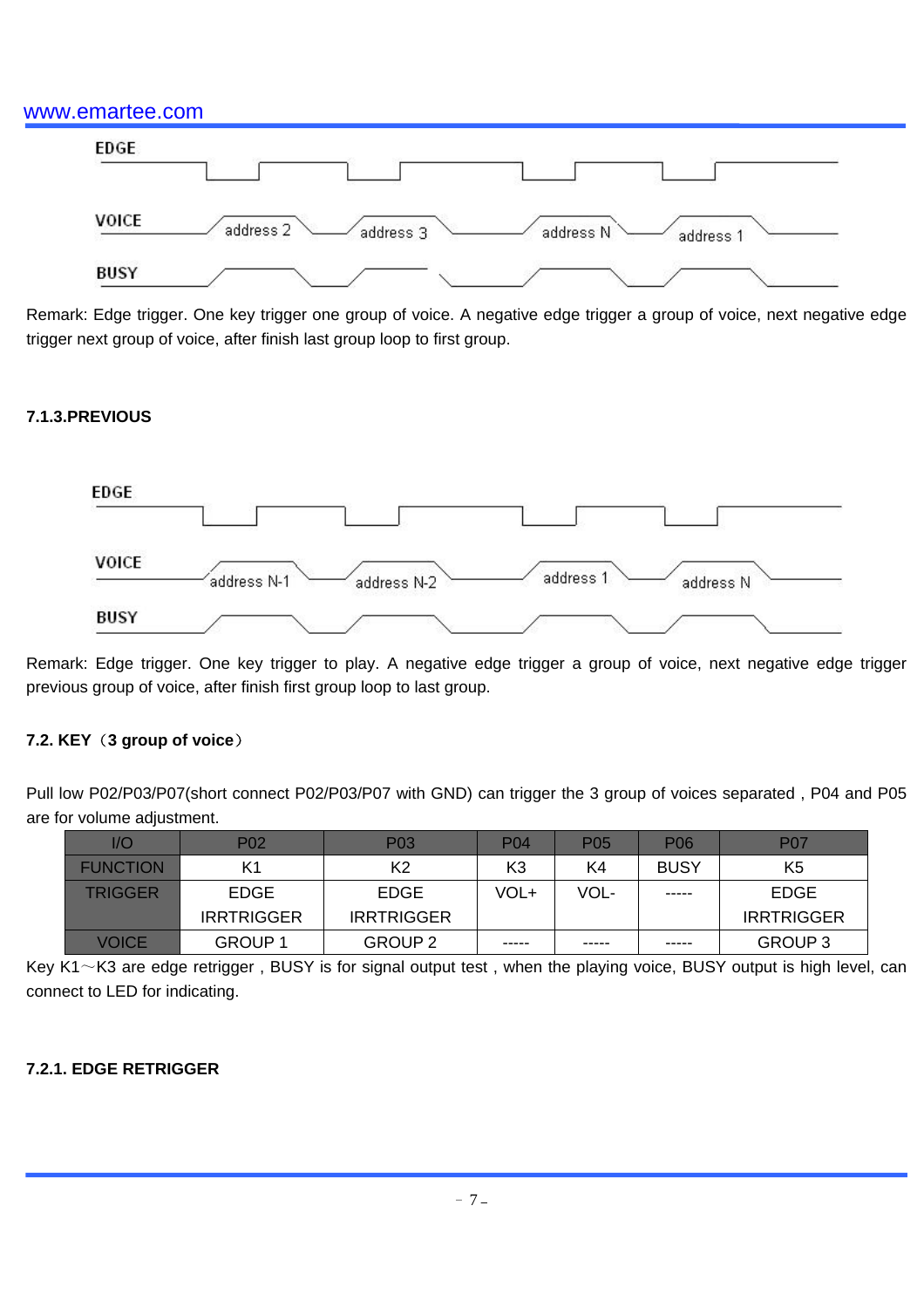| <b>EDGE</b>  |               |               |  |
|--------------|---------------|---------------|--|
| <b>VOICE</b> | current group | current group |  |
| <b>BUSY</b>  |               |               |  |

Remark: Edge trigger. When I/O test falling edge( such as this I/O short touch GND) ,the voice will be triggered. During the playing, the next falling edge will not interrupt the voice,after voice play finished,falling edge will make it replay.

# **7.3.KEY(5 group of voice)**

One button trigger one voice , total 5 group of voice , during playing BUSY output is high level, can connect LED to indicate it .

Three optional trigger mode:

a.All keys are edge retrigger

b.All keys are ON/OFF(unloop)

c.All keys are ON/OFF(loop)

# **7.3.1. All KEYS ARE EDGE RETRIGGER**

| 1/O             | P <sub>02</sub>  | P <sub>0</sub> 3 | <b>P04</b>       | P <sub>05</sub>  | <b>P06</b>  | <b>P07</b>       |
|-----------------|------------------|------------------|------------------|------------------|-------------|------------------|
| <b>FUNCTION</b> | K1               | K2               | K3               | K4               | <b>BUSY</b> | K <sub>5</sub>   |
| TRIGGER         | EDGE             | <b>EDGE</b>      | <b>EDGE</b>      | <b>EDGE</b>      | -----       | <b>EDGE</b>      |
|                 | <b>RETRIGGER</b> | <b>RETRIGGE</b>  | <b>RETRIGGER</b> | <b>RETRIGGER</b> |             | <b>RETRIGGER</b> |
|                 |                  | R                |                  |                  |             |                  |
| <b>VOICE</b>    | <b>GROUP 1</b>   | <b>GROUP 2</b>   | <b>GROUP 3</b>   | <b>GROUP 4</b>   | -----       | GROUP 5          |

# **7.3.2.EDGE RETRIGGER TIMING WAVEFORM**



Remark: Edge trigger. When I/O test falling edge( such as this I/O short touch GND) ,the voice will be triggered. During the playing , the next falling edge will interrupt the voice and replay from beginning.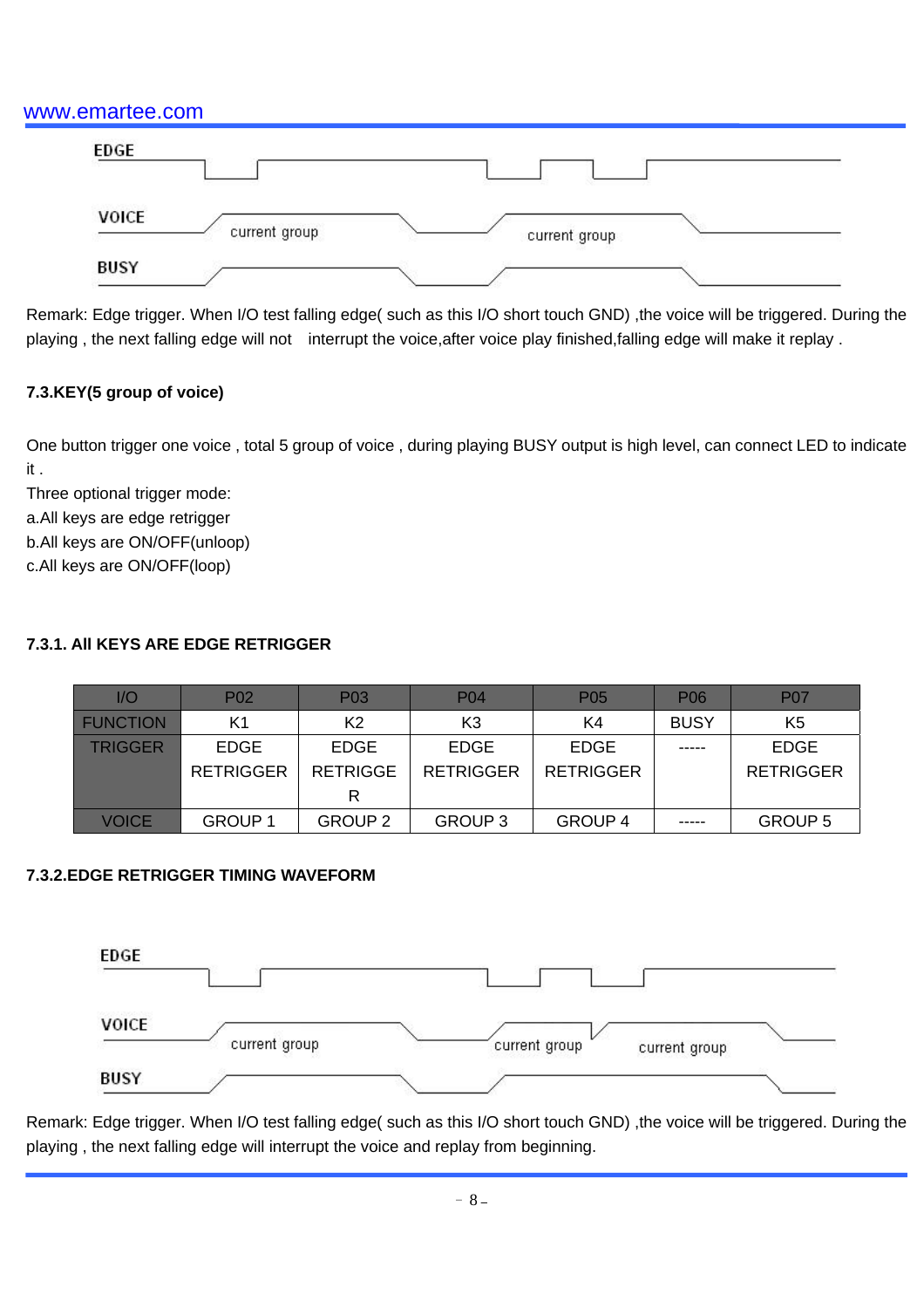### **7.3.3.ALL KEYS ARE ON/OFF(unloop)**

Trigger I/O(short connect to GND) can play voice ,next trigger make it stop. After voice play finished, it will stop.

| l/C             | P02           | P03            | <b>P04</b>     | P <sub>05</sub> | P06         | <b>P07</b>     |
|-----------------|---------------|----------------|----------------|-----------------|-------------|----------------|
| <b>FUNCTION</b> |               | K2             | K3             | K4              | <b>BUSY</b> | K5             |
| <b>TRIGGER</b>  | ON/OFF        | ON/OFF         | ON/OFF         | ON/OFF          |             | ON/OFF         |
| <b>VOICE</b>    | <b>GROUP1</b> | <b>GROUP 2</b> | <b>GROUP 3</b> | GROUP 4         | $- - - - -$ | <b>GROUP 5</b> |

#### **7.3.4. ALL KEYS ARE ON/OFF(unloop) TIMING WAVEFORM**



Remark: Edge trigger. When I/O test falling edge( such as this I/O short touch GND) ,the voice will be triggered. After play finished, will stop . During the playing , the next falling edge will stop the voice ,other falling edge will make it play again.

### **7.3.5. ALL EKYS ARE ON/OFF**(**loop**)

Trigger I/O(short connect to GND) can play voice ,next trigger make it stop. After voice play finished, it will loop.

| 1/O             | P <sub>0</sub> 2 | P <sub>0</sub> 3 | P04     | P05     | <b>P06</b>  | P07            |
|-----------------|------------------|------------------|---------|---------|-------------|----------------|
| <b>FUNCTION</b> | K1               | K2               | K3      | K4      | <b>BUSY</b> | K5             |
| <b>TRIGGER</b>  | ON/OFF           | ON/OFF           | ON/OFF  | ON/OFF  | -----       | ON/OFF         |
| VOICE           | <b>GROUP1</b>    | <b>GROUP 2</b>   | GROUP 3 | GROUP 4 | -----       | <b>GROUP 5</b> |

#### **7.3.6. ON/OFF(loop) TIMING WAVEFORM**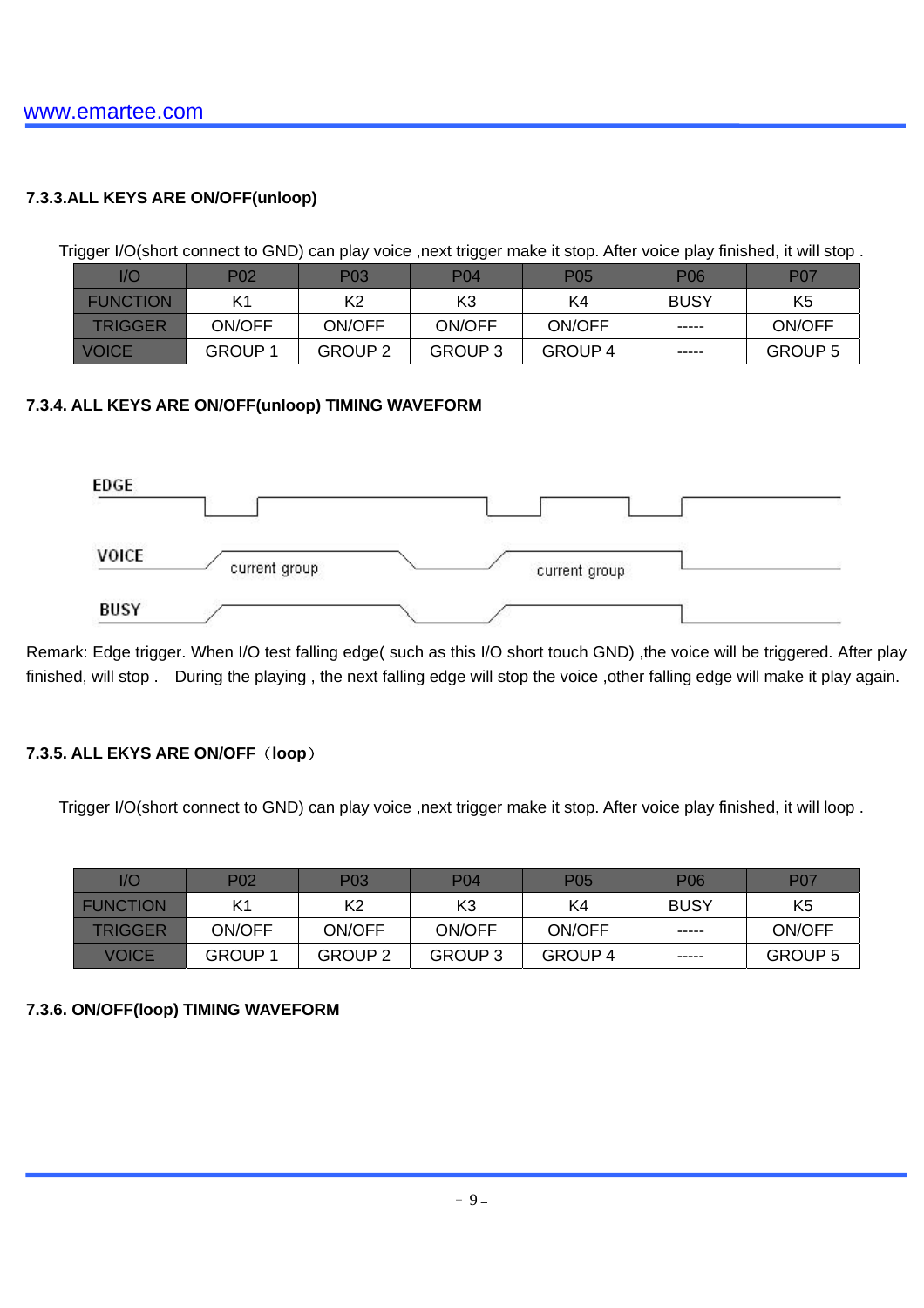| <b>EDGE</b>  |                                |                                |
|--------------|--------------------------------|--------------------------------|
| <b>VOICE</b> | current group<br>current group | current group<br>current group |
| <b>BUSY</b>  |                                |                                |

Remark: Edge trigger. When I/O test falling edge( such as this I/O short touch GND) ,the voice will be triggered. After play finished, will cycle play. During the playing , the next falling edge will stop the voice ,other falling edge will make it play again

#### **7.4.LOOP PLAY AFTER POWER ON**

After turn on the power, it will play the voice directly, trigger the relative I/O can pause, next trigger will keep playing.In this mode, when the module playing voice 2 and the power was cut off, after turn on power it will play from voice 2 or voice 3(can be customized)

Alternative trigger mode:

a.Edge tirgger to pause /play

b.Level trigger to pause/play

#### **7.4.1.EDGE TRIGGER TO PAUSE/PLAY**

Power on, play voice automatically, negative edge tirgger P04 to pause, next trigger to play from the pause point.

| l/C             | P <sub>02</sub> | P <sub>0</sub> 3 | P04               | P <sub>05</sub> | <b>P06</b>  | <b>P07</b>    |
|-----------------|-----------------|------------------|-------------------|-----------------|-------------|---------------|
| <b>FUNCTION</b> | ------          | ------           | K1                | ------          | <b>BUSY</b> | ------        |
| <b>TRIGGER</b>  | ------          | ------           | <b>PAUSE/PLAY</b> |                 | $- - - - -$ | $- - - - - -$ |
| VOICE           | ------          | ------           | <b>ALL VOICE</b>  | ------          | -----       | ------        |

### **7.4.2. EDGE TIRGGER TO PAUSE/PLAY TIMING WAVEFORM**



Negative edge trigger. Power on , it will play automatically, negative edge trigger P04 to pause , next tirgger to play from the pause point. After voices play finished, it will loop .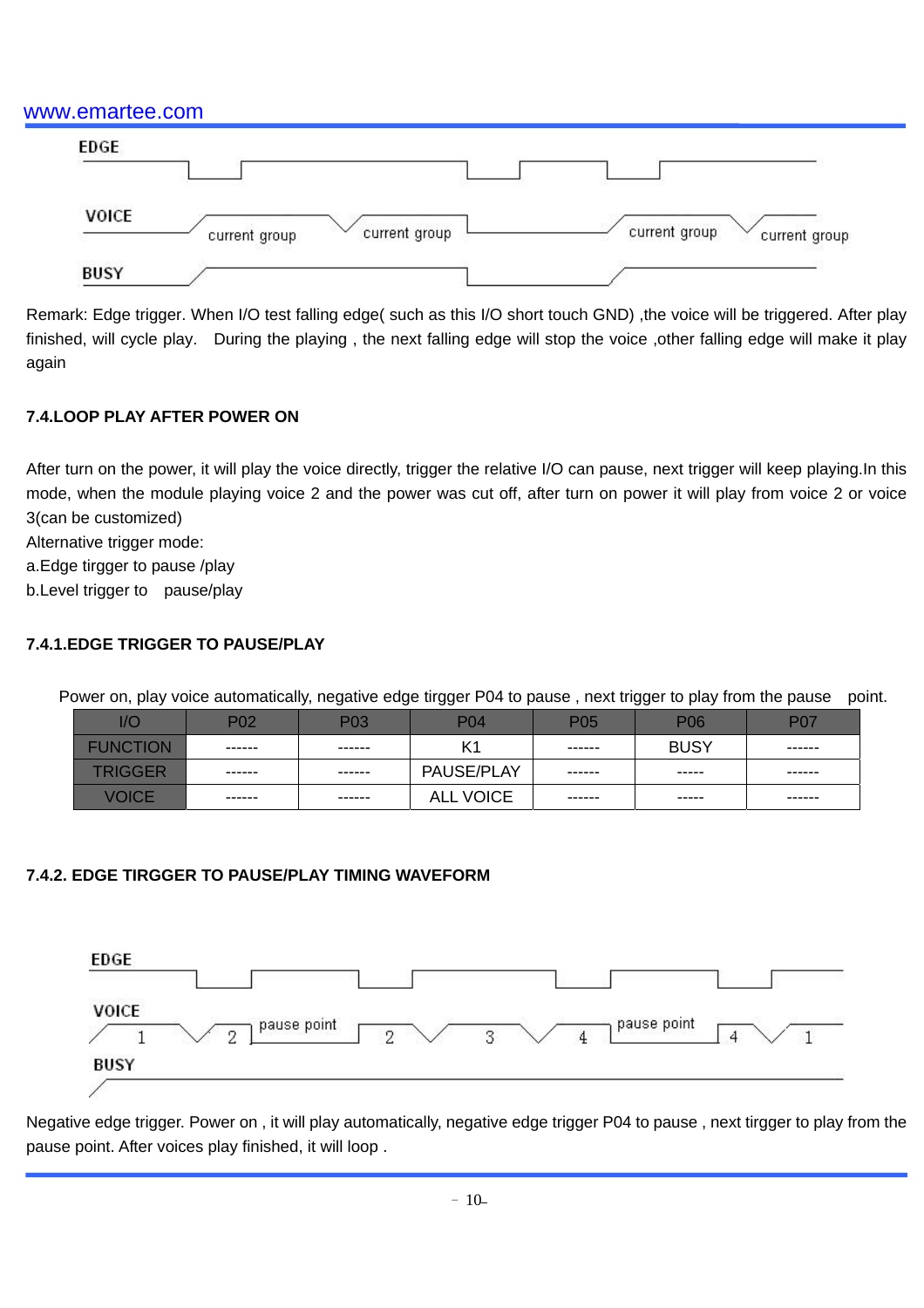#### **7.4.3.LEVEL TRIGGER TO PAUSE/PLAY**

Power on , it will play automatically , Low level to trigger P05 to pause, next trigger to play from the pause point.

| l/C             | P02    | P03           | <b>P04</b> | P <sub>05</sub>   | P <sub>06</sub> | <b>P07</b>    |
|-----------------|--------|---------------|------------|-------------------|-----------------|---------------|
| <b>FUNCTION</b> | ------ | ------        | ------     | K <sub>1</sub>    | <b>BUSY</b>     | ------        |
| <b>TRIGGER</b>  | ------ | $- - - - - -$ | -------    | <b>PAUSE/PLAY</b> | ------          | $- - - - - -$ |
| <b>VOICE</b>    | ------ | ------        | ------     | <b>ALL VOICE</b>  | ------          | ------        |

#### **7.4.4.LEVEL TRIGGER TO PAUSE/PLAY TIMING WAVEFORM**



Negative level trigger. Power on , it will play automatically, negative level trigger P05 to pause , next tirgger to play from the pause point. After voices play finished, it will loop .

#### **7.5.TWO LINE SERIAL MODE**

In the two line serial mode ,there are two communication port, they are CLK and DI. In addition, there is a reset port, 1 second after reset , if no action to the module, the chip will be into standby status within one second if no action after reset.

#### **7.5.1**、**I/O FUNCTION IN TWO LINE SERIAL MODE**

| 1/C             | P02         | P03             | <b>P04</b>  | P05     | <b>P06</b>  | <b>P07</b>       |
|-----------------|-------------|-----------------|-------------|---------|-------------|------------------|
| <b>FUNCTION</b> | IΔ          | K <sub>2</sub>  | rı k<br>◡∟∩ | וח<br>◡ | <b>BUSY</b> | K <sub>3</sub>   |
| <b>TRIGGER</b>  | <b>NEXT</b> | <b>PREVIOUS</b> |             |         | ------      | Y/STOP_<br>PALY, |

#### **7.5.2. VOICE ADDRESSES**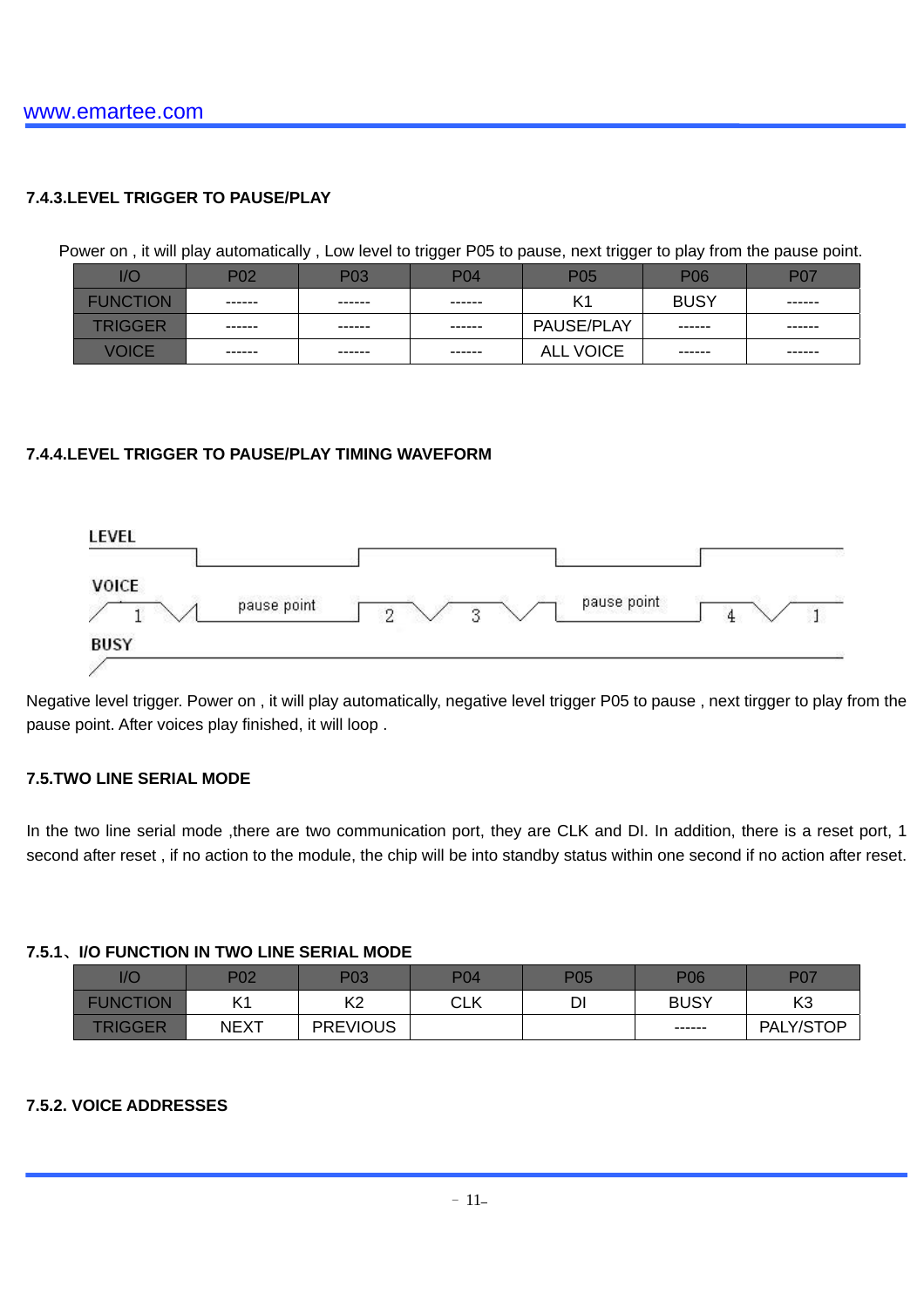512 group of voice can be loaded in SD card. The voice file name are decimal , such as 0000.ad4, 0001.ad4, ……When the MCU send data to trigger, the data should be binary data corresponding to voice file name. MCU send signal to CLK and ID at the same time. DI data send high first, then low. When there is no data, CLK and DI are high level.

| <b>ADDRESSES</b> | <b>TRIGGER STATE</b>             | FILE NAME(.ad4) | TRIGGER DATA (BINARY) |
|------------------|----------------------------------|-----------------|-----------------------|
| ADDR 1           | PLAY 1 <sup>th</sup> GROUP VOICE | 0000            | 0000000000000000      |
| ADDR 2           | 2 <sup>nd</sup>                  | 0001            | 000000000000001       |
| ADDR 3           | 3 <sup>rd</sup>                  | 0002            | 000000000000010       |
| ADDR 4           | 4 <sup>th</sup>                  | 0003            | 0000000000000011      |
| .                | .                                | .               | .                     |
| <b>ADDR 509</b>  | 509 <sup>th</sup>                | 0508            | 0000000111111100      |
| <b>ADDR 510</b>  | $510^{th}$                       | 0509            | 0000000111111101      |
| <b>ADDR 511</b>  | $511^{th}$                       | 0510            | 0000000111111110      |
| <b>ADDR 512</b>  | $512^{th}$                       | 0511            | 0000000111111111      |

#### **7.5.3.TIMING WAVEFORM IN TWO LINE SERIAL MODE**



#### **7.5.4. CODE DESCRIPTIONS**

| <b>CODE</b>                                                                                  | <b>FUNCTION</b>                                                           | <b>DESCRIPTION</b>                                 |  |
|----------------------------------------------------------------------------------------------|---------------------------------------------------------------------------|----------------------------------------------------|--|
| $FFFOH \sim FFF7H$                                                                           | <b>VOICE VOLUME</b><br>THE VOLUME CAN BE ADJUSTED DURING PLAY OR STAND BY |                                                    |  |
|                                                                                              | <b>ADJUSTMENT</b>                                                         | STATUS. FFF0H IS MIN, FFF7H IS MAX, TOTAL 8 LEVEL. |  |
| PLAY/PAUSE THE VOICE IN THE ADDRESS<br>PALY/PAUSE<br><b>FFFEH</b>                            |                                                                           |                                                    |  |
| <b>FFFFH</b>                                                                                 | <b>STOP</b>                                                               | STOP TO PLAY THE VOICE                             |  |
| The default volume is maximum. FFF0H is mute. Volume can be adjusted in play or stop status. |                                                                           |                                                    |  |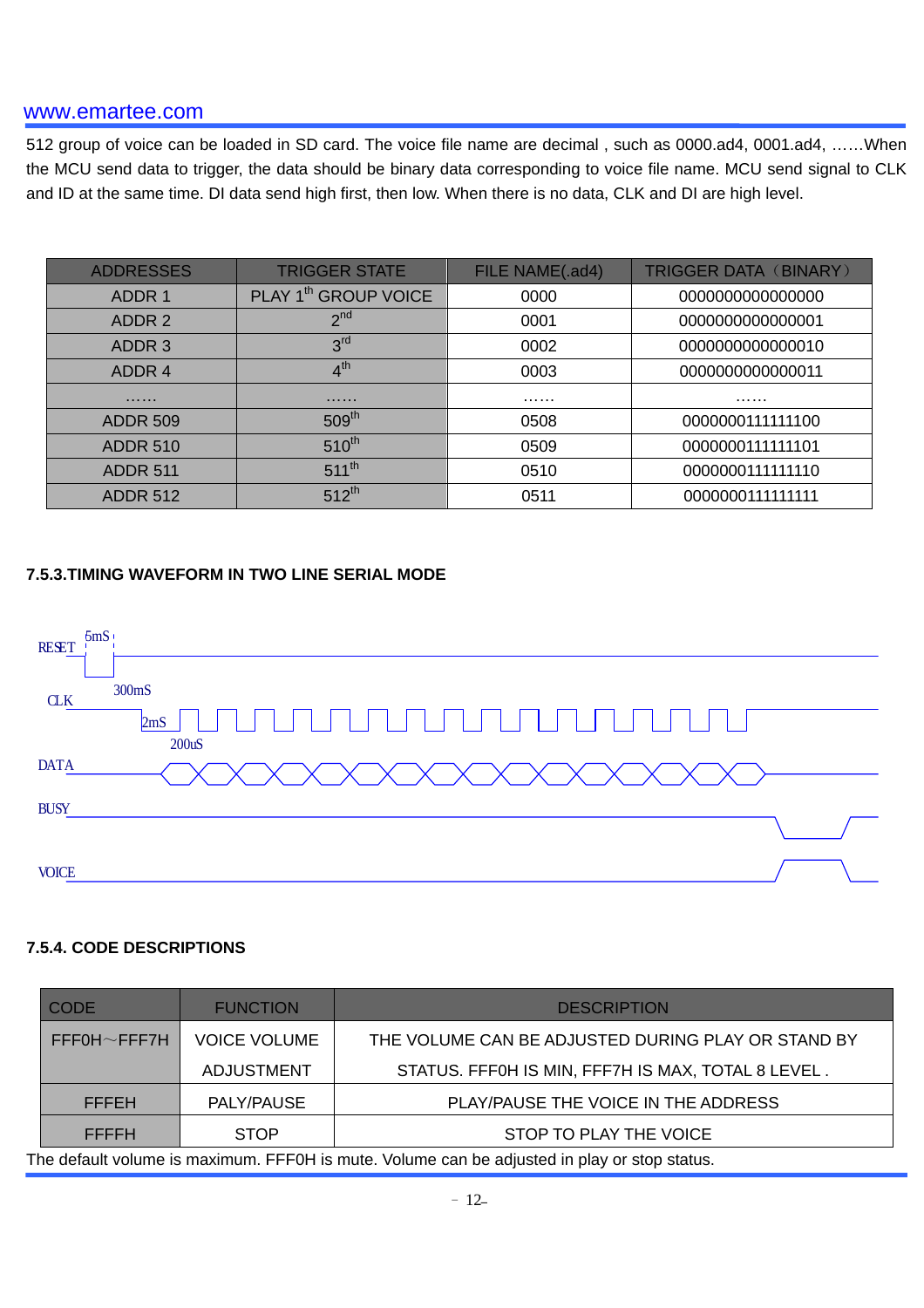#### **7.5.5. PROGRAM EXAMPLE**

| <b>ORG 0000H</b>        |                                               |
|-------------------------|-----------------------------------------------|
| KEY EQU P1.1            | ; KEY PIN                                     |
| KEY2 EQU P1.2 ; VOLUME  |                                               |
| KEY3 EQU P1.3 : CLK+    |                                               |
| KEY4 EQU P1.6           | :CLK-                                         |
|                         | KEY5 EQU P1.7 :TRANSMIT VOLUME, THEN ADDRESS  |
|                         | LED EQU P3.0 ;SHOW KEY PRESSED                |
| SCL EQU P3.2 ;CLK PIN   |                                               |
| SDA EQU P3.3 :DATA PIN  |                                               |
| RST EQU P3.4 ;RESET PIN |                                               |
|                         | DAIFAZHI EQU 50H ;SEND CODE VALUE TEMP        |
| <b>VOICENUM EQU 51H</b> | ; VOLUME                                      |
| <b>CLKNUM EQU 52H</b>   | ;CLK                                          |
|                         | MOV DAIFAZHI,#0H ; INITIAL SEND VALUE 0       |
|                         | MOV VOICENUM,#0F0H ; VOLUME INITIAL VALUE F0H |
|                         | MOV CLKNUM,#2 ; DEFAULT SEND CODE 1MS         |
|                         | MOV R5.#8 : LOOP EIGHT TIMES                  |
| <b>SETB SCL</b>         |                                               |
| <b>SETB SDA</b>         |                                               |
| <b>SETB RST</b>         |                                               |
| MAIN:                   |                                               |
| <b>JB KEY, KEY22</b>    |                                               |
| <b>CLR LED</b>          |                                               |
| $MOV$ R6,#5             | : DELAY 10MS                                  |
| <b>LCALL DELAY2MS</b>   |                                               |
|                         | JB KEY, KEY22 ; KEY PRESS DEBOUNCE            |
| JNB KEY,\$              | ; WAIT KEY PRESSED RELEASE                    |
| <b>SETBLED</b>          |                                               |
| <b>LCALL RESET</b>      |                                               |
| LCALL TWO_LINE          | :TWO LINE SEND CODE SUBPROGRAM                |
| <b>INC DAIFAZHI</b>     | ;CODE VALUE ADD 1                             |
| MOV A, DAIFAZHI         |                                               |
| CJNE A,#37,XX2          | ; WHETHER VOLUME REACH MAX. VALUE 128         |
| XX2: JC KEY22           |                                               |
| MOV DAIFAZHI,#0H        |                                               |
| <b>KEY22:</b>           |                                               |
| JB KEY2, KEY33          |                                               |
| <b>CLR LED</b>          |                                               |
| <b>MOV R6,#5</b>        | ;DELAY 10MS                                   |
| <b>LCALL DELAY2MS</b>   |                                               |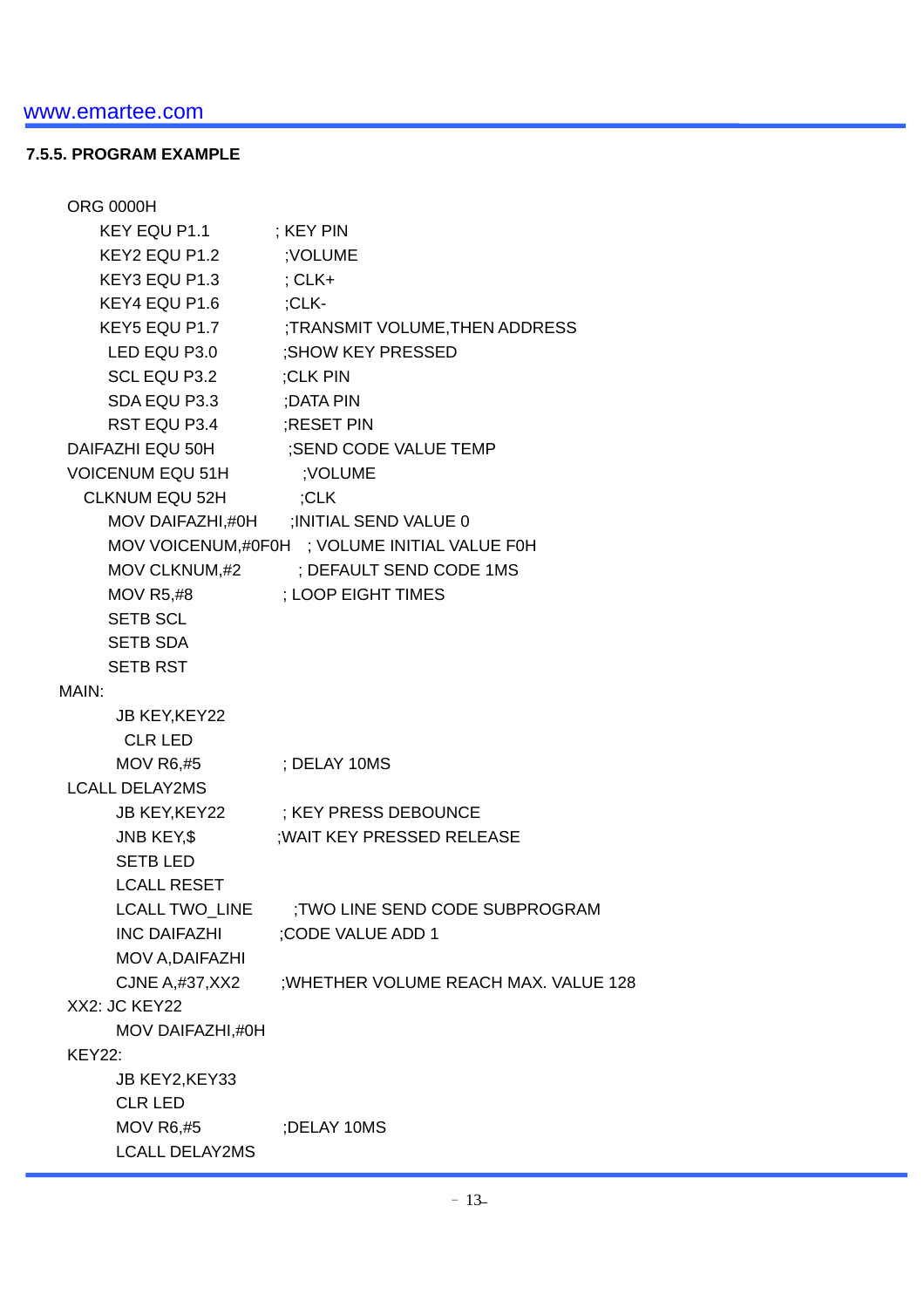| JB KEY2,KEY33          | <b>;KEY PRESS DEBOUNCE</b>          |
|------------------------|-------------------------------------|
| JNB KEY2,\$            | ; WAIT KEY PRESSED RELEASE          |
| <b>SETB LED</b>        |                                     |
| <b>LCALL RESET</b>     |                                     |
| <b>LCALL VOICE</b>     | ;TWO LINE SEND CODE SUBPROGRAM      |
| INC VOICENUM           | ;CODE VALUE ADD 1                   |
| <b>MOV A, VOICENUM</b> |                                     |
| CJNE A,#0F8H,XX4       | ; WHETHER VOLUME REACH MAX. VALUE   |
| XX4: JC KEY33          |                                     |
| MOV VOICENUM,#0F0H     |                                     |
| <b>KEY33:</b>          |                                     |
| JB KEY3, KEY44         |                                     |
| <b>CLR LED</b>         |                                     |
| <b>MOV R6,#5</b>       | ;DELAY 10MS                         |
| <b>LCALL DELAY2MS</b>  |                                     |
|                        | JB KEY3, KEY44 ; KEY PRESS DEBOUNCE |
| JNB KEY3,\$            | ; WAIT KEY PRESSED RELEASE          |
| <b>NOP</b>             |                                     |
| <b>INC CLKNUM</b>      |                                     |
| <b>SETBLED</b>         |                                     |
| <b>KEY44:</b>          |                                     |
| JB KEY4, KEY55         |                                     |
| <b>CLR LED</b>         |                                     |
| <b>MOV R6,#5</b>       | ; DELAY 10MS                        |
| <b>LCALL DELAY2MS</b>  |                                     |
| JB KEY4,KEY55          | : KEY PRESS DEBOUNCE                |
| $JNB$ KEY4,\$          | ; WAIT KEY PRESSED RELEASE          |
| <b>NOP</b>             |                                     |
| <b>DEC CLKNUM</b>      |                                     |
| MOV A, CLKNUM          |                                     |
| CJNE A,#0H,XX5         | : SEND CODE KEEP 100US AT LEAST     |
| MOV CLKNUM,#1          |                                     |
| XX5:                   |                                     |
| <b>SETB LED</b>        |                                     |
| <b>KEY55:</b>          |                                     |
| <b>JB KEY5, MAIN</b>   |                                     |
| <b>CLR LED</b>         |                                     |
| <b>MOV R6,#5</b>       | : DELAY 10MS                        |
| <b>LCALL DELAY2MS</b>  |                                     |
| JB KEY5, XX6           | ; WAIT KEY PRESSED RELEASE          |
| JNB KEY5,\$            | ; WAIT KEY PRESSED RELEASE          |
|                        |                                     |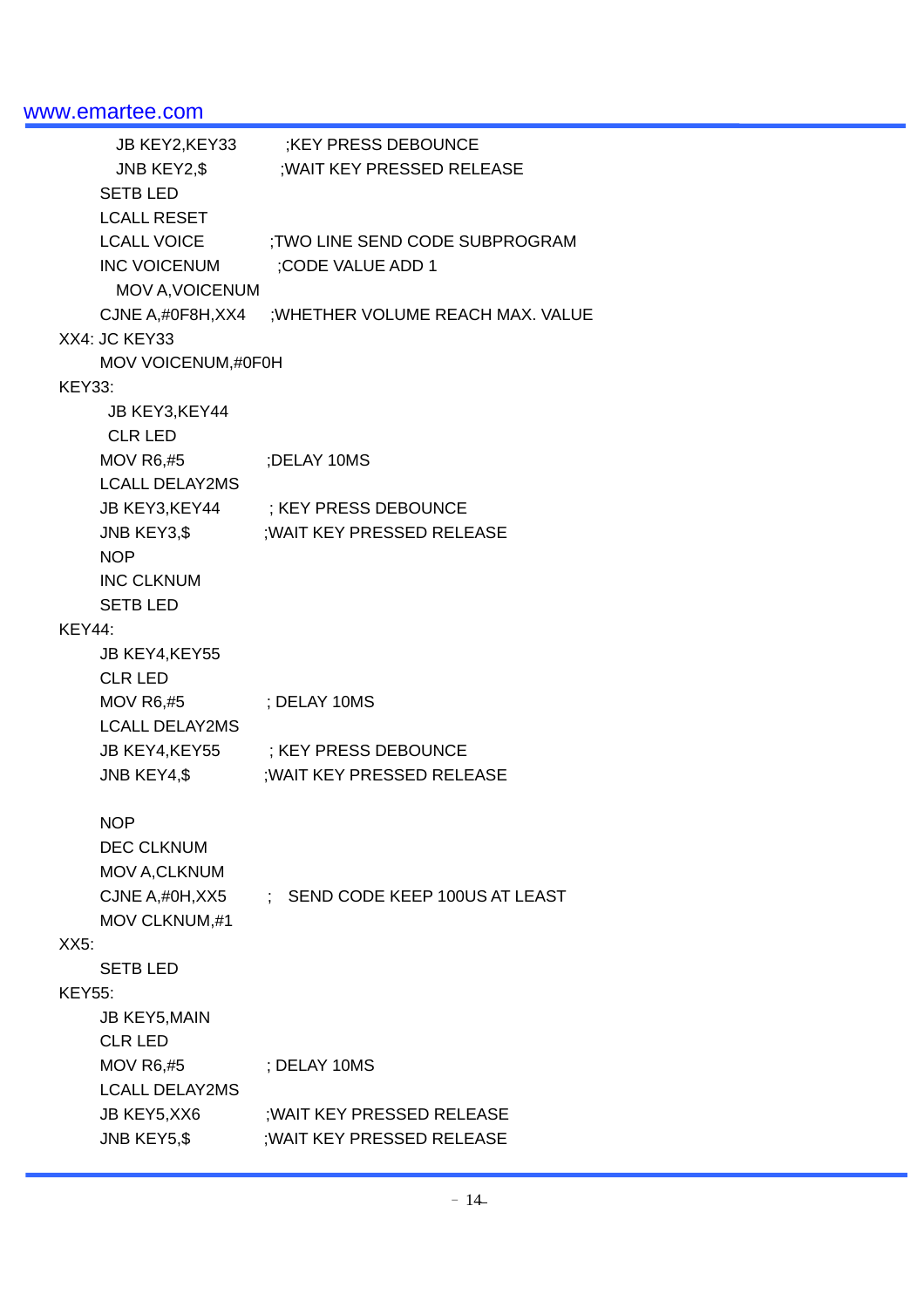LCALL RESET MOV VOICENUM,#0F6H LCALL VOICE LCALL TWO\_LINE XX6: LJMP MAIN TWO\_LINE: ;///VOICE ADDRESS SEND CODE SUBPROGRAM CLR SCL MOV R6,#2 LCALL DELAY1MS MOV A,#0 LOOP1: CLR SCL RLC A MOV SDA,C MOV R6,CLKNUM LCALL DELAY50US **SETB SCL**  MOV R6,CLKNUM LCALL DELAY50US DJNZ R5,LOOP1 MOV R5,#08H MOV A,DAIFAZHI LOOP2: CLR SCL RLC A MOV SDA,C MOV R6,CLKNUM LCALL DELAY50US SETB SCL MOV R6,CLKNUM LCALL DELAY50US DJNZ R5,LOOP2 MOV R5,#08H RET VOICE: ;////VOLUME VALUE SEND CODE SUBPROGRAM CLR SCL MOV R6,#2 LCALL DELAY1MS MOV A,#0FFH LOOP3: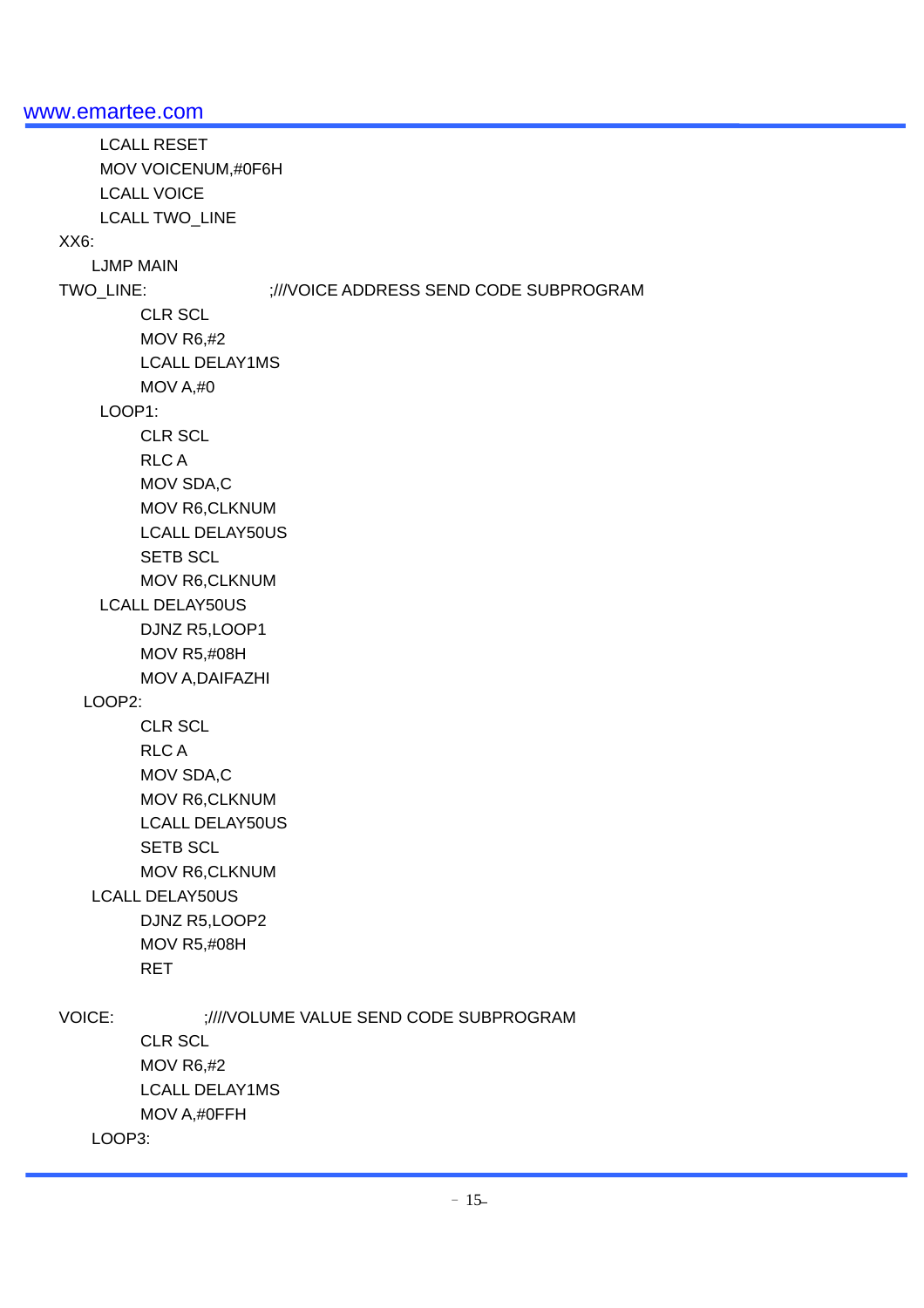CLR SCL RLC A MOV SDA,C MOV R6,CLKNUM LCALL DELAY50US SETB SCL MOV R6,CLKNUM LCALL DELAY50US DJNZ R5,LOOP3 MOV R5,#08H MOV A,VOICENUM LOOP4: CLR SCL RLC A MOV SDA,C MOV R6,CLKNUM LCALL DELAY50US **SETB SCL**  MOV R6,CLKNUM LCALL DELAY50US DJNZ R5,LOOP4 MOV R5,#08H RET RESET: CLR RST MOV R6,#3 LCALL DELAY1MS SETB RST MOV R6,#130 LCALL DELAY2MS RET DELAY2MS: ;DELAY 2MS SUBPROGRAM, CHANGE R6 VALUE CAN CHANGE DELAY TIME L1: MOV R7,#248 L2: NOP NOP NOP **NOP**  NOP NOP DJNZ R7,L2 DJNZ R6,L1

RET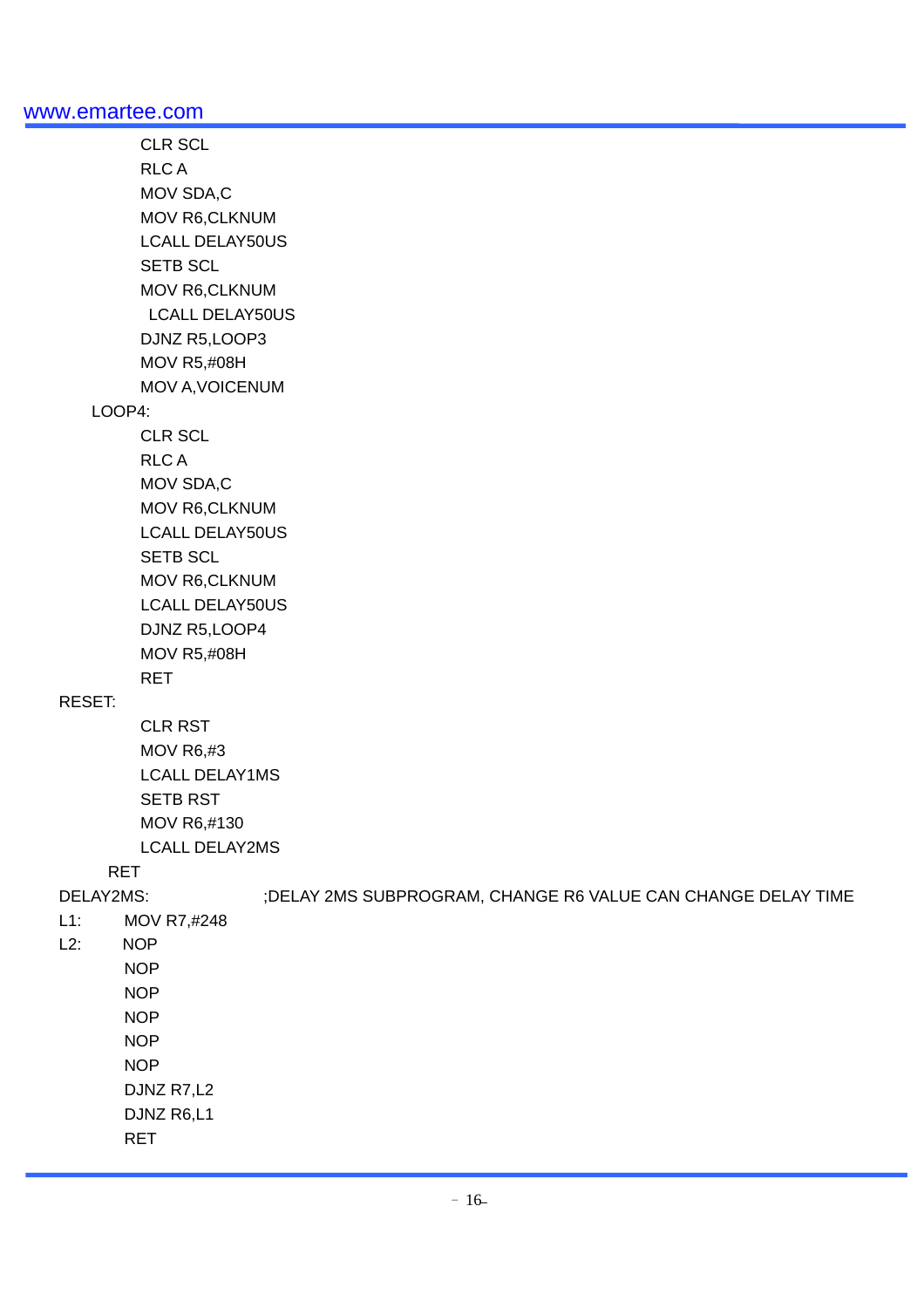DELAY50US: ; DELAY 25UM SUBPROGRAM, CHANGE R4 VALUE CAN CHANGE DELAY TIME L11: MOV R7,#6 L22: NOP NOP DJNZ R7,L22 DJNZ R6,L11 RET DELAY1MS: ; DELAY 1MS SUBPROGRAM, CHANGE R6 VALUE CAN CHANGE DELAY TIME L31: MOV R7,#240 L32: NOP NOP DJNZ R7,L32 DJNZ R6,L31 RET END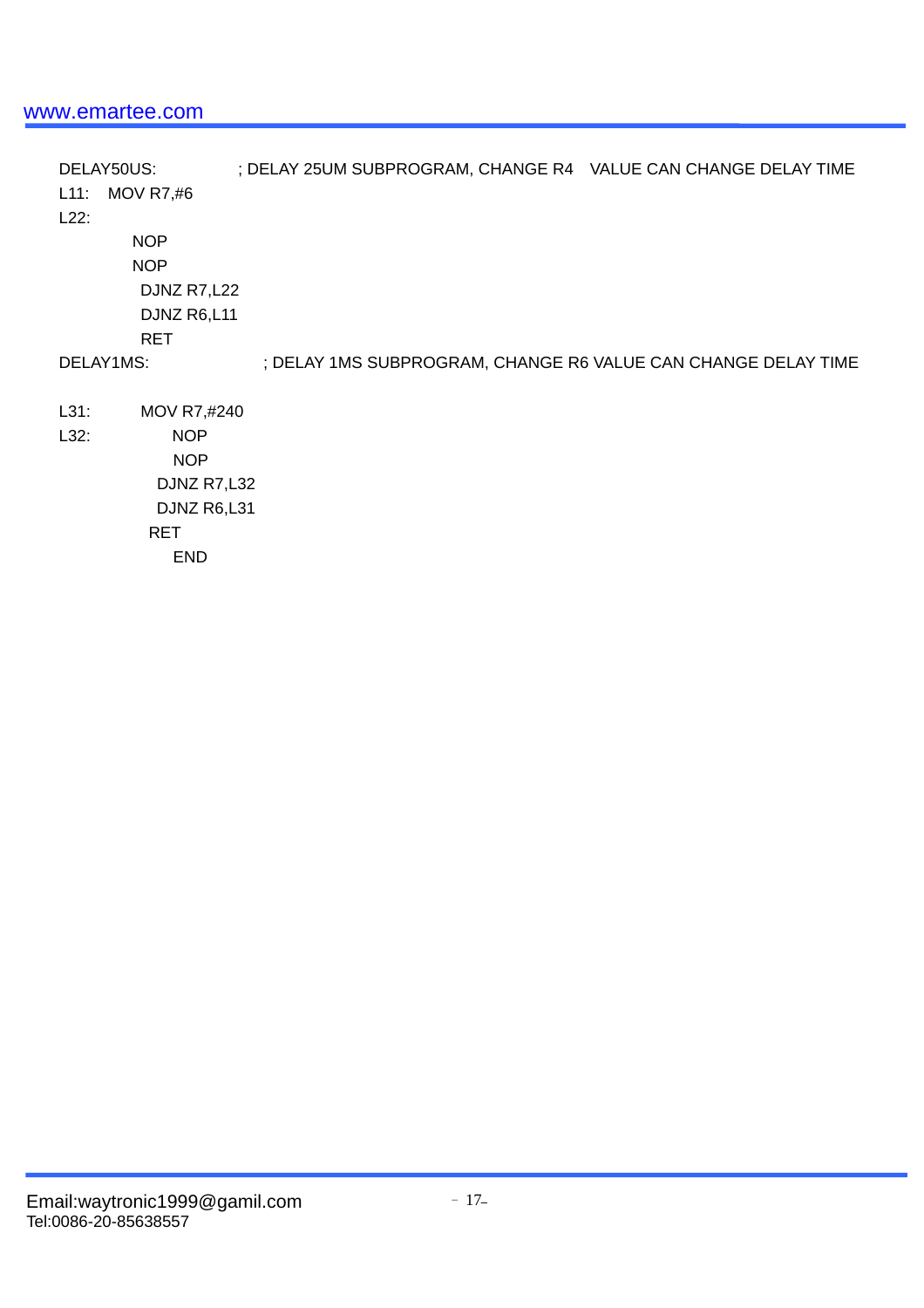# **8.TYPICAL APPLICATION CIRCUIT**

### **8.1.WTV020-SD-20S INNER CIRCUIT**

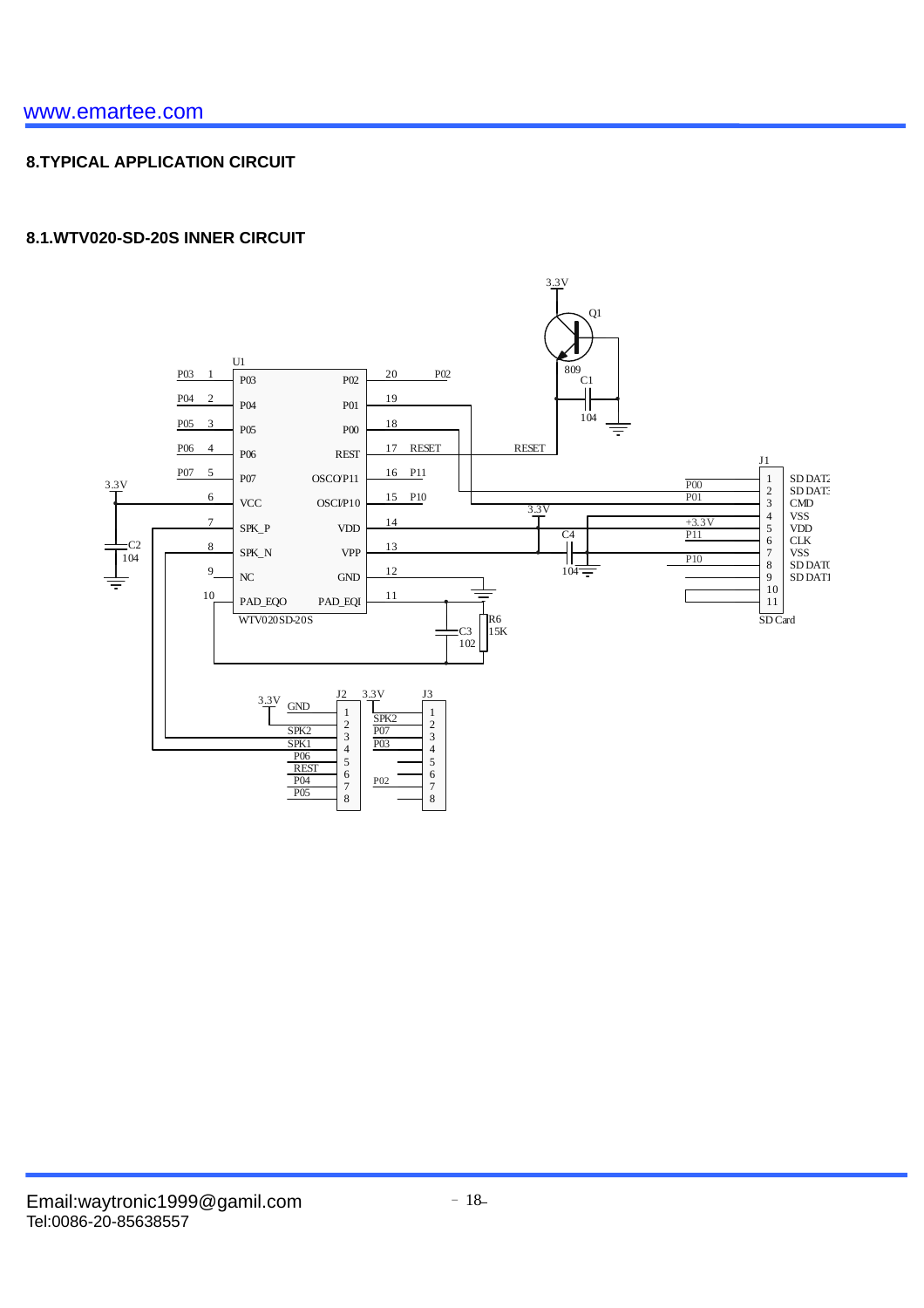#### **8.2.WTV020-SD-16P INNER CIRCUIT**



### **8.3.MP3 MODE APPLICATION CIRCUIT(PWM OUTPUT)**



WTV020-SD-16P and WTV020-SD-20S,In PWM output, SPK+ ,SPK- connect to speaker .

In MP3 mode, edge trigger. Control I/Os by key short touch to GND, I/O P02 is PREVIOUS,P03 is NEXT,P04 is VOL+,P05 is VOL-,P07 is PLAY/STOP.

The power input is DC3.3v, if DC5V input, two serial diodes (IN4001 or 4007)connect to the positive input to low the voltage.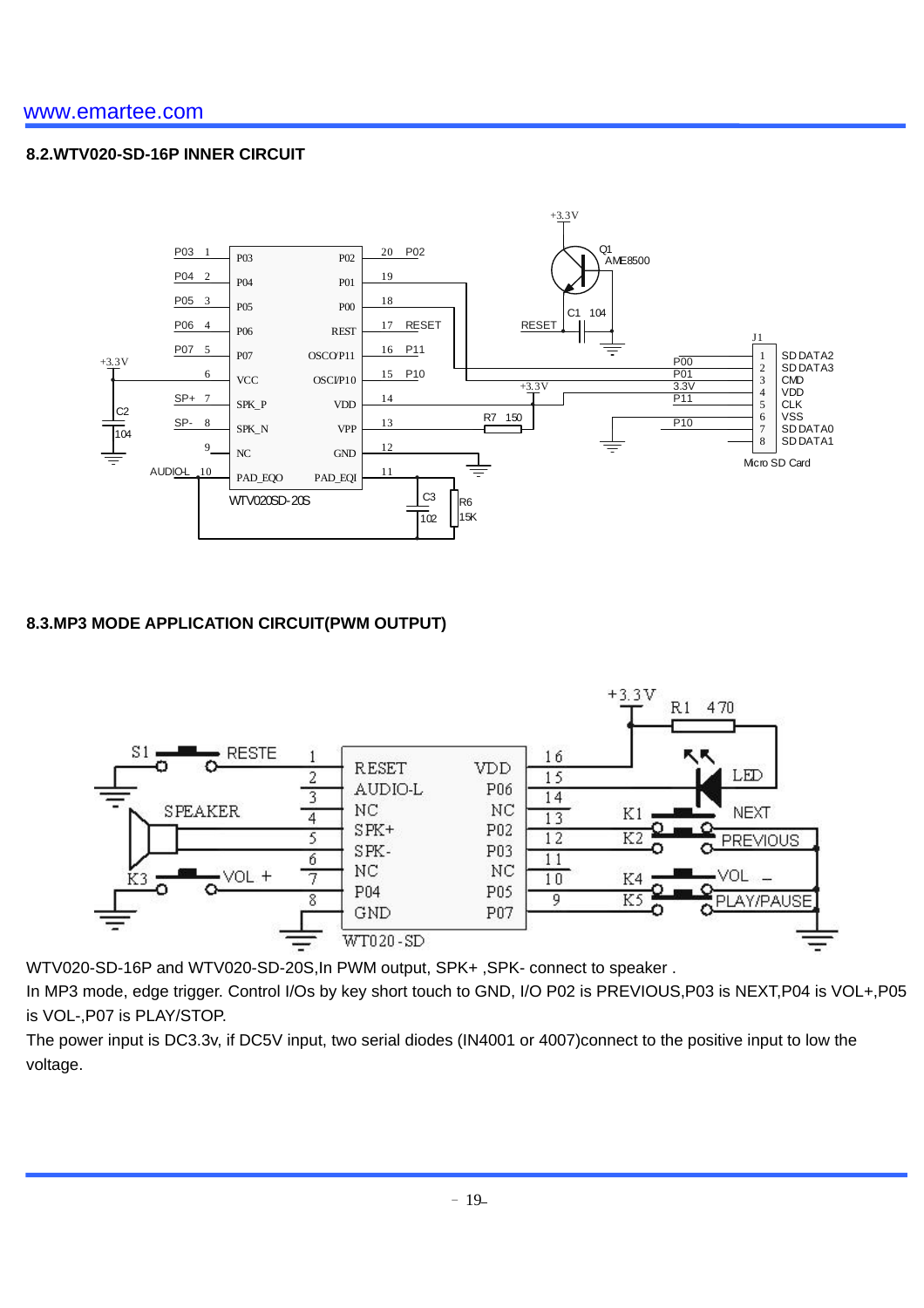# **8.4.MP3 MODE APPLICATION CIRCUIT(DAC OUTPUT)**



WTV020-SD-16P DAC output," Audio L" and module GND to amplifier. WTV020-SD-20S DAC output, "SPK+" and module GND to amplifier.

In MP3 mode, edge trigger. Control I/Os by key short touch to GND, I/O P02 is PREVIOUS,P03 is NEXT,P04 is VOL+,P05 is VOL-,P07 is PLAY/STOP.

The power input is DC3.3v, if DC5V input, two serial diodes (IN4001 or 4007)connect to the positive input to low the voltage.

### **8.5.KEY MODE(3 group of voice) APPLICATION CIRCUIT(PWM OUTPUT)**



WTV020-SD-16P and WTV020-SD-20S in PWM output, "SPK+", "SPK-" to speaker.

In the key mode, edge trigger. GND short touch I/O to trigger voice. P02、P03、P04、P05、P07 trigger voice 1, voice 2, vol+,vol-,and voice 3 separately.

The power input is DC3.3v, if DC5V input, two serial diodes (IN4001 or 4007)connect to the positive input to low the voltage.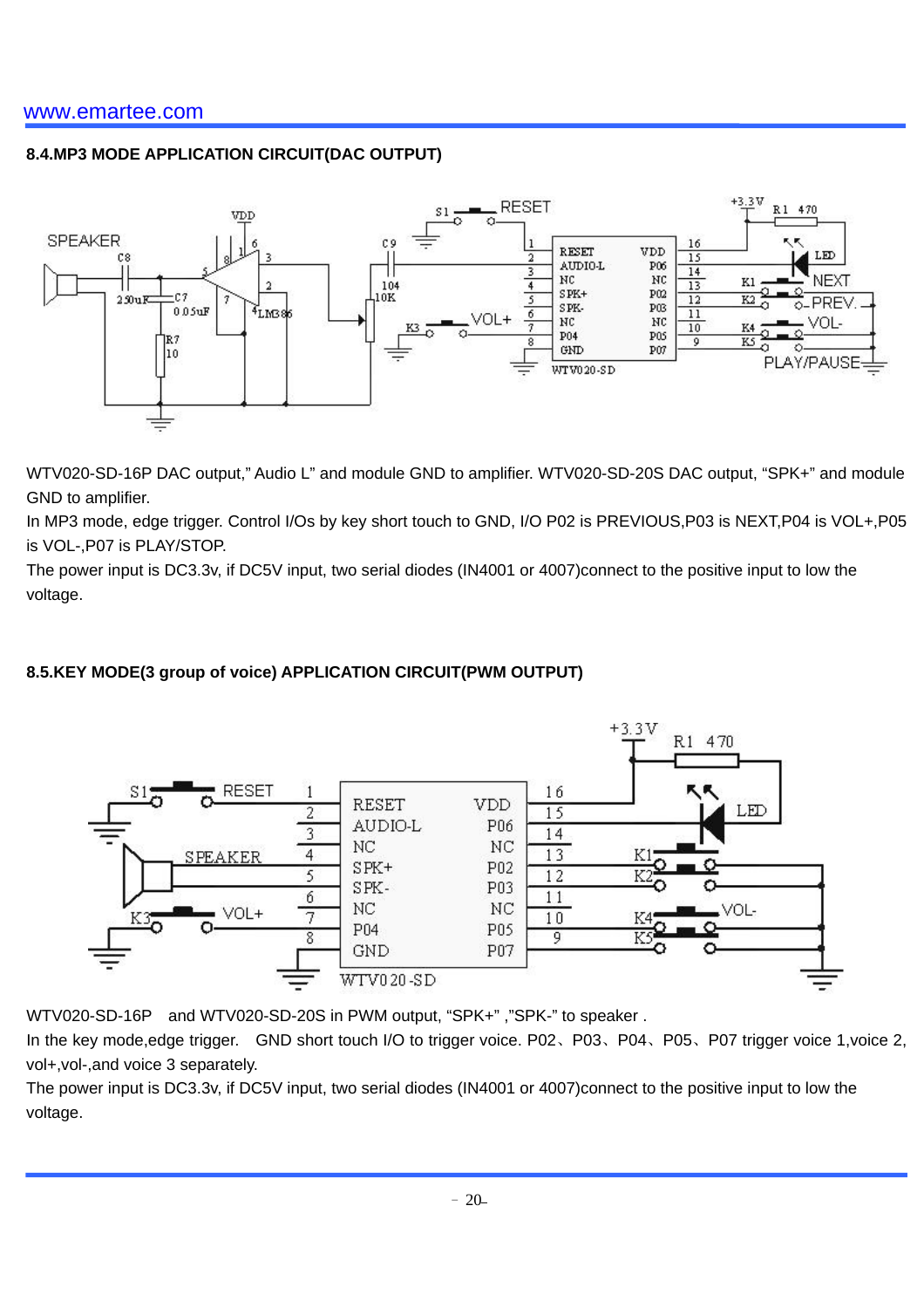### **8.6.KEY MODE(5 group of voice)APPLICATION CIRCUIT(PWM OUTPUT)**



WTV020-SD-16P and WTV020-SD-20S in PWM output, "SPK+" ,"SPK-" to speaker .

In the key mode,edge trigger. GND short touch I/O to trigger voice. P02、P03、P04、P05、P07 trigger voice 1,voice 2, voice 3,voice 4,and voice 5 separately. They are edge retrigger.

The power input is DC3.3v, if DC5v input, two serial diodes (IN4001 or 4007)connect to the positive input to low the voltage.

### **8.7.LOOP PLAY AFTER POWER ON(EDGE TIRGGER PAUSE/PLAY) APPLICATION CIRCUIT(PWM OUTPUT)**



WTV020-SD-16P and WTV020-SD-20S in PWM output, "SPK+" ,"SPK-" to speaker .

In loop play mode,edge trigger. GND short touch I/O to trigger voice. P02、P03、P05、P07 are invalid, P04 trigger pause/play.

The power input is DC3.3v, if DC5v input, two serial diodes (IN4001 or 4007)connect to the positive input to low the voltage.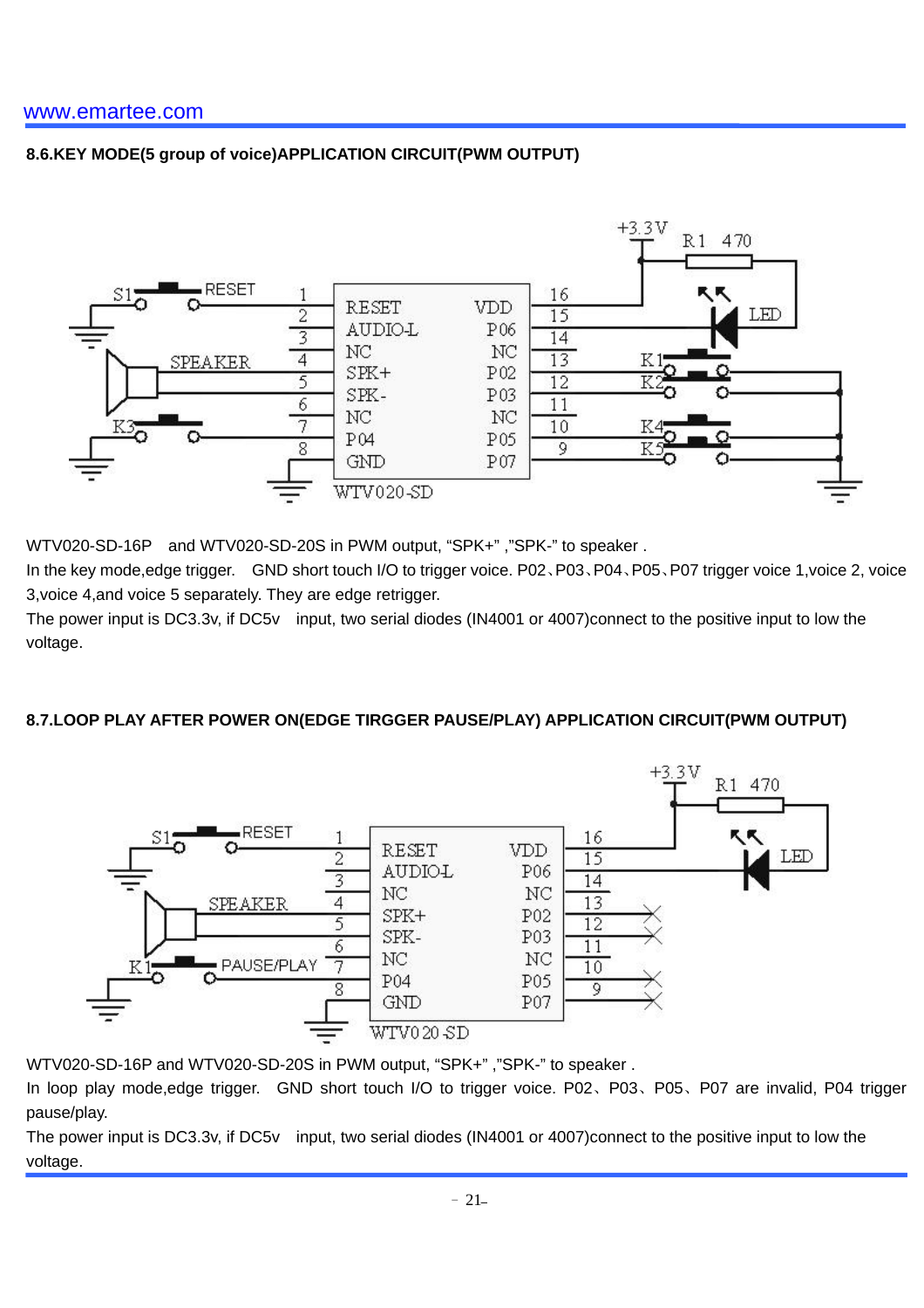# **8.8.LOOP PLAY AFTER POWER ON (LEVEL TRIGGER PAUSE/PLAY)APPLICATION CIRCUIT(PWM OUTPUT)**



WTV020-SD-16P and WTV020-SD-20S in PWM output, "SPK+" ,"SPK-" to speaker .

In loop play mode,edge trigger. GND short touch I/O to trigger voice. P02、P03、P04、P07 are invalid, P05 trigger pause/play.

The power input is DC3.3v, if DC5V input, two serial diodes (IN4001 or 4007)connect to the positive input to low the voltage.

### **8.9.TWO LINE SERIAL MODE APPLICATION** (**PWM OUTPUT**)



WTV020-SD-16P and WTV020-SD-20S in PWM output, "SPK+" ,"SPK-" to speaker .

In the two line serial mode, edge tirgger. MCU control I/O, P02 is next, P03 is previous, P07 is pause/play. The power input is DC3.3v, if DC5V input, two serial diodes (IN4001 or 4007)connect to the positive input to low the voltage.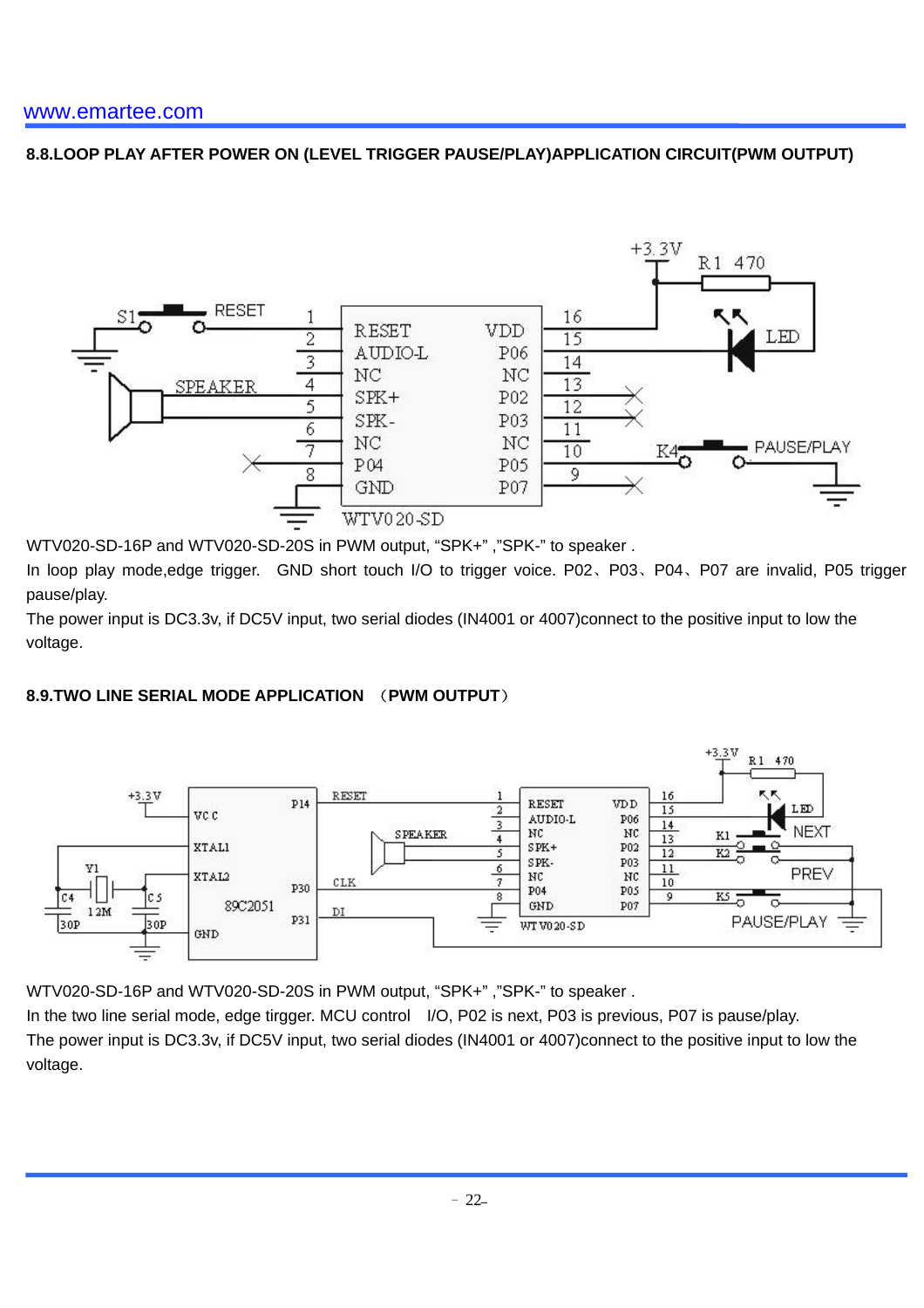#### **9.VOICE FILES IN SD CARD**

Load voice files to SD card, and rename the files in this way, for WAV format voice :0000.wav , 0001.wav, 0002.wav……, for ad4 format voice: 0000.ad4, 0001.ad4,0002.ad4 ……., 512 files max. In MP3 mode and Loop play mode, voice will play in order.

#### **10. PACKAGE SIZE**

#### **10.1.WTV020SD-20S**

PACKAGE: SOP20 Unit:mm

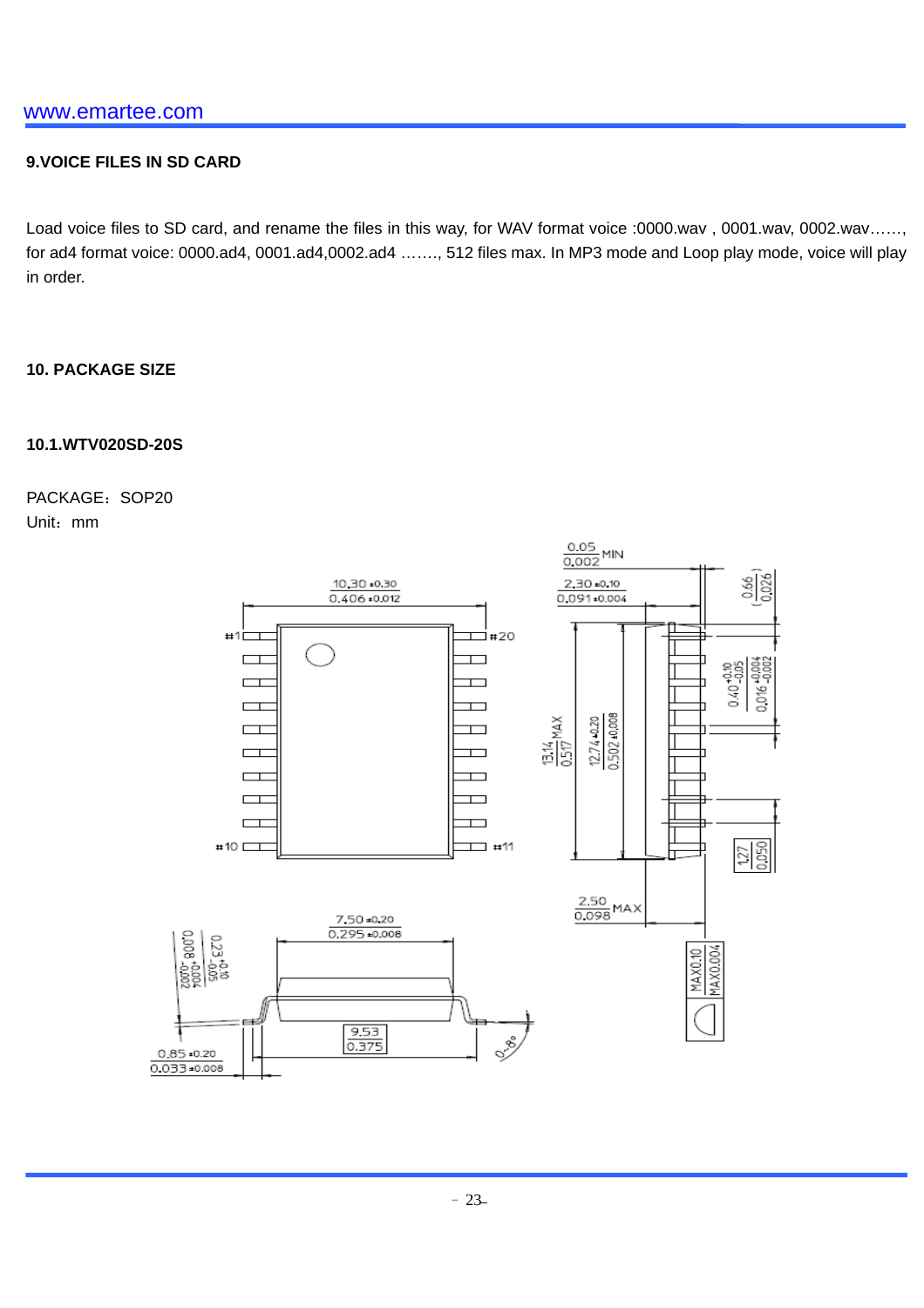# **10.2.WTV020-SD-16P**

Package: DIP16 Unit:mm

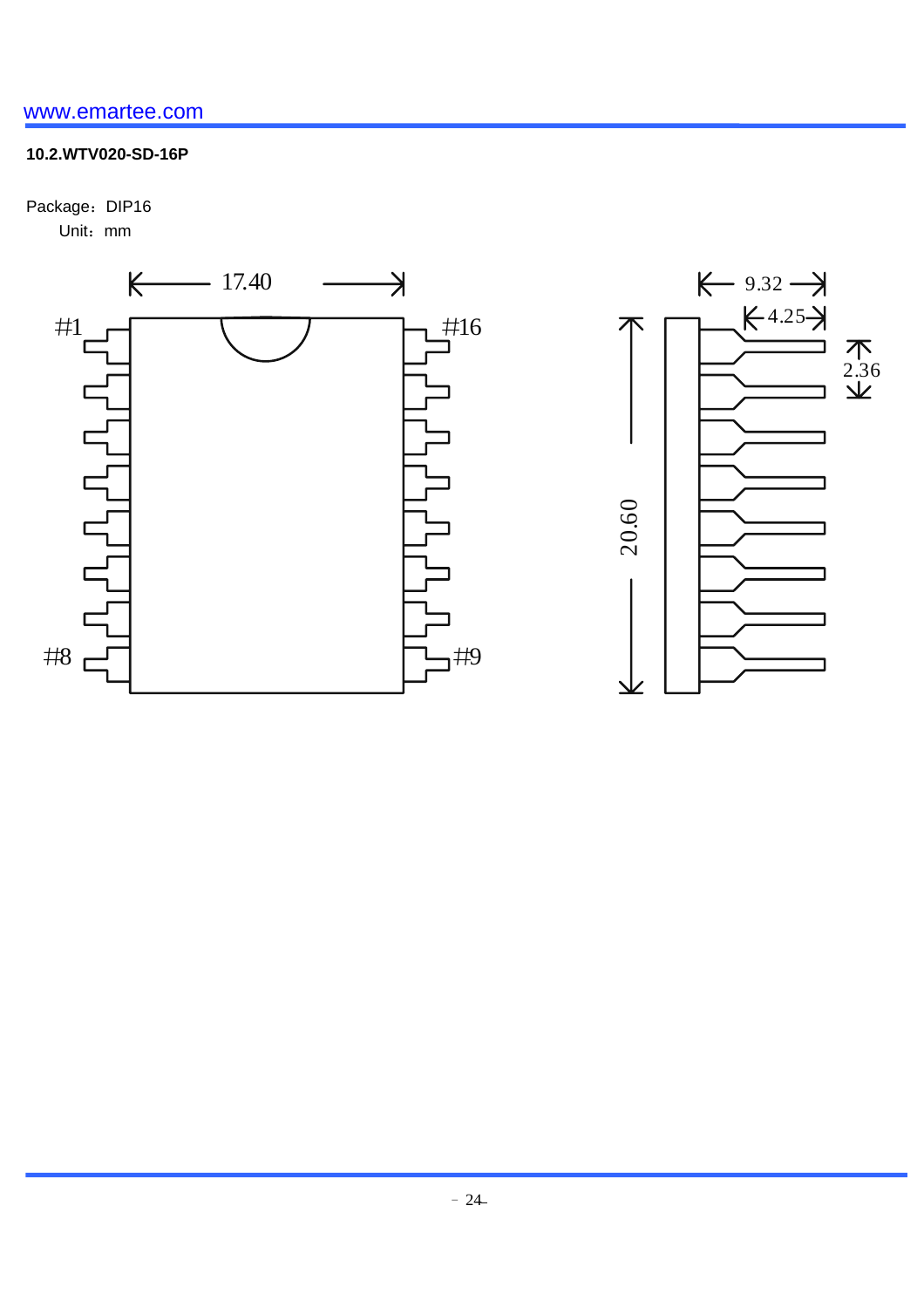# **10.3**、**WTV020-SD-20S MODULE**

Unit:mm